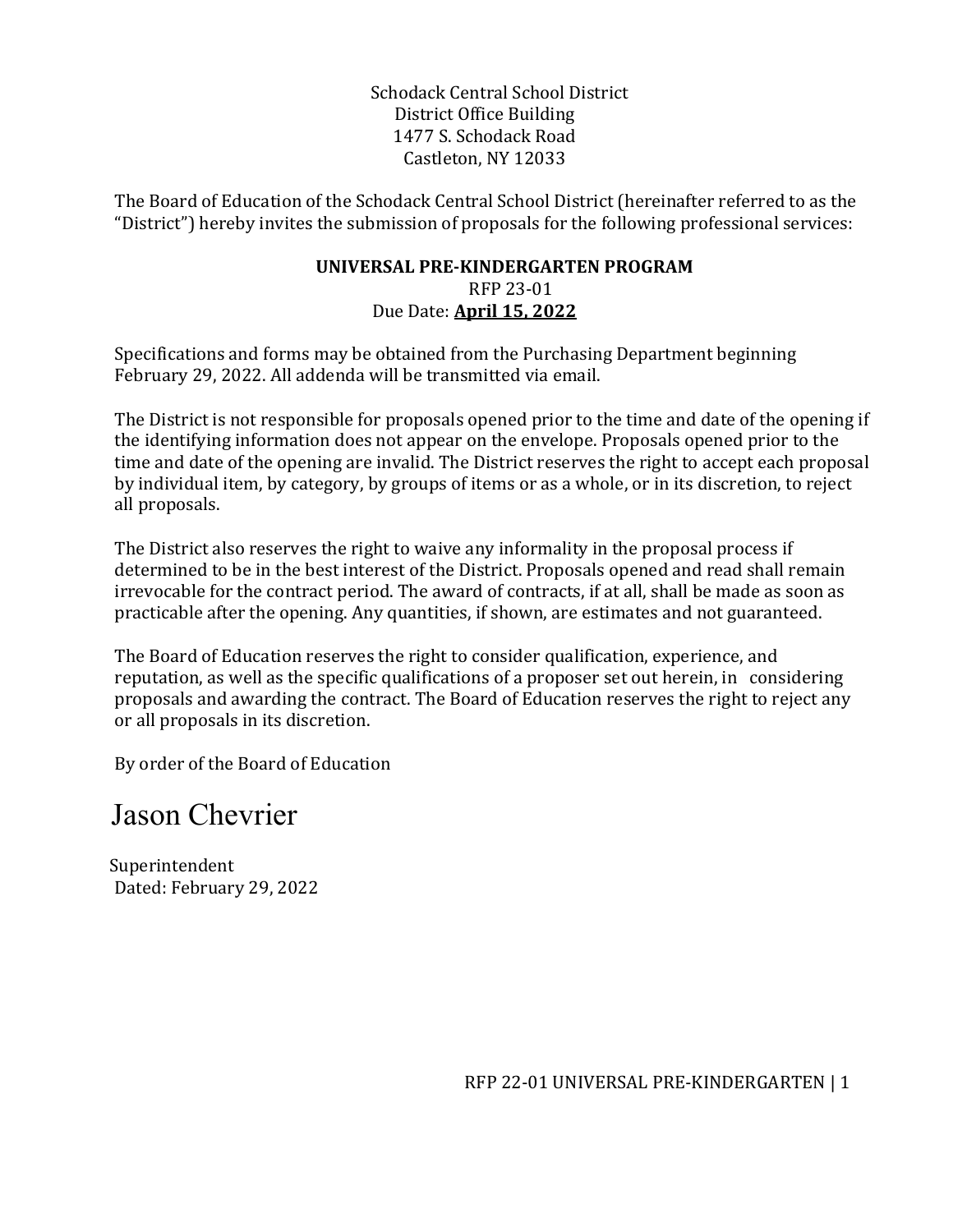#### **SCHODACK CENTRAL SCHOOL DISTRICT RFP 22-01 UNIVERSAL PRE-KINDERGARTEN PROGRAM**

# **1. INTRODUCTION**

The Schodack Central School District, hereinafter referred to as "the District," invites proposals ("RFP") from qualified agencies (The Agency) to administer the District's Universal Pre-Kindergarten (Pre-K) Program for the 2022-23 school year, with an option to renew for the 2023-2024, 2024-2025, 2025-2026 and 2026-2027 school years. The District is seeking the Agency to provide the site and run the entire program.

The Schodack Central School District is a high-performing rural school district serving a population of approximately 950 students, prekindergarten through 12th grade.

#### **2. PROPOSAL DUE DATE**

Proposals will be accepted up until **3:00 pm** on **April 15, 2022** in the District Office Building 1477 S. Schodack Road, Castleton, NY 12033 and mailed to the attention of Jason Chevrier, Superintendent.

#### **3. PRE-PROPOSAL QUESTIONS**

All questions must be submitted in writing via e-mail to Jason Chevrier, Superintendent [JChevrier@schodack.k12.ny.us](mailto:JChevrier@schodack.k12.ny.us) no later than 3:00 pm, March 18, 2022. All questions and answers will be posted on the District webpage no later than March 23, 2022 4:00 pm.

The District reserves the right to amend the RFP based on questions and issues raised at any time prior to the RFP submission deadline**.** 

Failure of any Proposer to receive any Addendum or interpretation issued shall not relieve any Proposer from any obligations under his/her Proposal submitted. Only questions answered by formal written Addenda will be binding.

Information obtained from any source other than the aforementioned designated person is not official and may be inaccurate.

# **4. CONTRACT TERM**

The contract, once awarded, shall be in effect from September 1, 2022 with an option to renew for four additional one-year periods, at the discretion of the District, under the same terms and conditions as mutually agreed by the District and the awarded firm.

At the end of any contract term, the District reserves the right to extend this contract at the same terms and conditions for a period of up to sixty (60) days for the purpose of getting a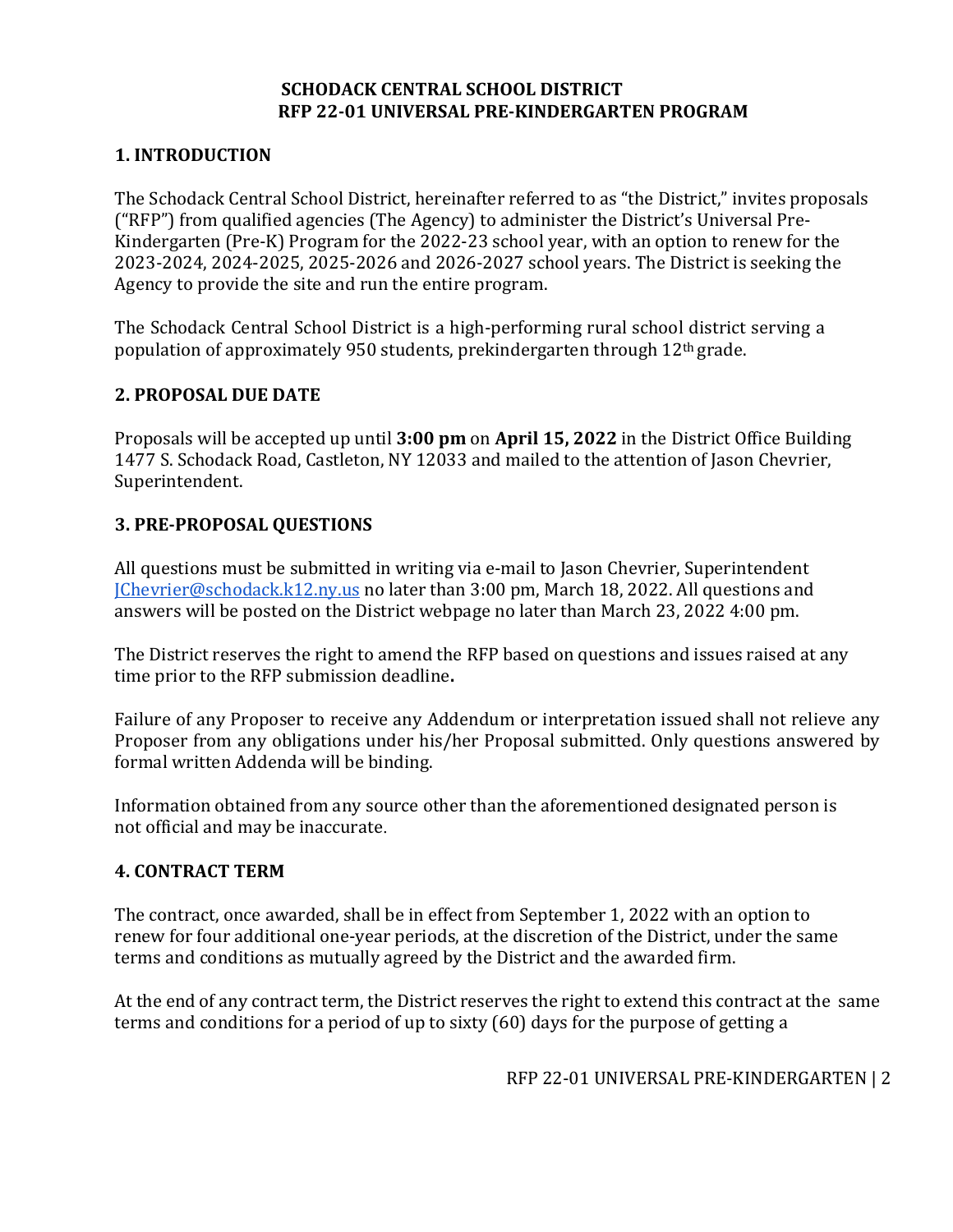new contract in place. When prices to the trade are decreased, the prices of the applicable items on this contract shall be decreased accordingly. It shall be incumbent upon the vendor to notify the District of such decreases immediately after they become effective.

Proposals will remain firm for a period of 90 days following the date of the opening, and shall thereafter remain firm until and unless the Proposer provides written notice to the Schodack Central School District, Purchasing Agent, that the proposal has been withdrawn.

# **5. CONTRACT TERM RENEWAL**

The awarded firm will notify the District in writing no later than 90 days in advance of the end of term of this Agreement to discuss renewal. Automatic renewal will not be accepted. The Agreement will continue on a month-by-month basis using an agreed-upon methodology to determine the month-by-month price.

#### **6. NATURE OF SERVICES REQUIRED**

The District is seeking proposals from qualified agencies to Subcontract with the District under a Universal Pre-Kindergarten S 3602-e(12), under the United States Department of Education and United States Department of Health and Human Services in partnership with New York State Education Department. The Agency will work in collaboration and under the supervision of the District to provide prekindergarten placements. The Agency is expected to enhance program quality by adopting "best practices'' program standards including valid and reliable measures of environmental quality, the quality of teacher-student interactions, and student outcomes.

Successful proposer(s) shall provide Universal Pre-Kindergarten program services consisting of but not limited to, the following:

**A.** Full day program, five days per week program for the four year olds for at least 180 days during the 2022-23 school year.

**B.** The program must be aligned with all Schodack Central School District policies and will meet the requirements of the policies and procedures set forth in Appendix A (Page 15). The proposer will also follow all the regulations and policies regarding Statewide Universal Full Day Prekindergarten Program ("SUFDPK") registration and enrollment.

**C.** Agency must be able to screen the new entrants (Part 117 of Regulations) as per Child Screening and Assessment, Section 151-1(c): Health and Nutrition for the following; possibly gifted, a child with a disability and limited English proficient utilizing district approved assessments.

**D.** The Agency will work with the District to align curricula and instruction with NYS Prekindergarten Foundation for the Common Core and/or the anticipated Next Generation Learning Standards during the contracted period.

#### RFP 22-01 UNIVERSAL PRE-KINDERGARTEN | 3

**E.** The Agency will also adopt approved quality indicators of assessment using evidence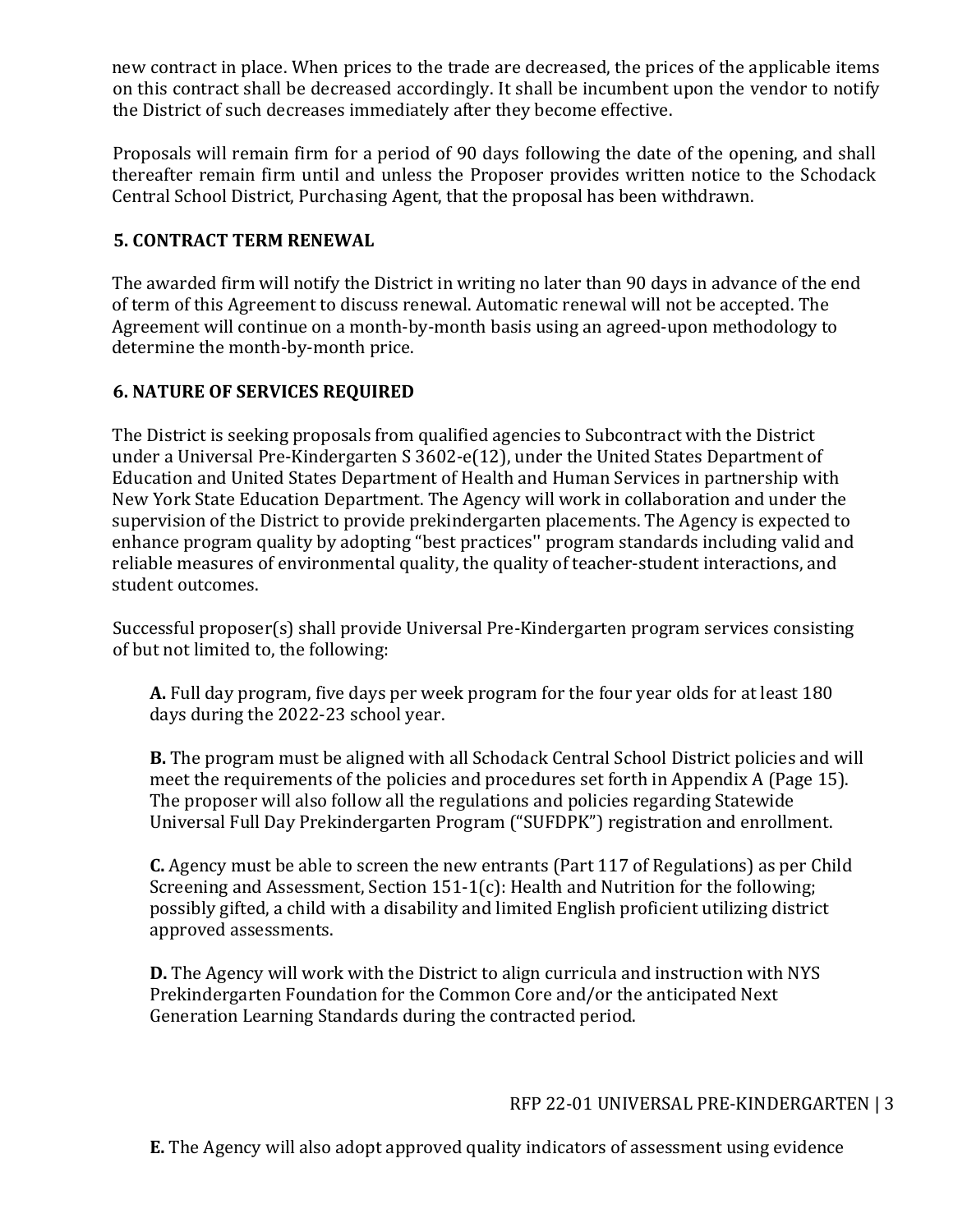based research that is developmentally appropriate and aligned with the District's curriculum of instruction, as determined by the Board of Education and Superintendent of Schools.

**F.** The program will serve food that will meet National School Lunch Program and School Breakfast Program (NSLP and NSP) requirements. Meals/Snacks need to be provided in an environment conducive to staff/child interaction and appropriate to meet children's needs. There should be sufficient time for eating and interaction and social emotional growth.

**G**. Provide support services to children and families such as social and health related services by partnering with the District and other established partners.

**H**. Follow the District established school calendar and hours of operation, including the requirement of a minimum of a full day of instructional hours per day. Teachers, leaders and staff are expected to participate in District provided professional development days especially Superintendent Conference days.

**I**. The Agency will help the transition of Pre-Kindergarten students to Kindergarten by providing the following services:

• Strengthening their cognitive skills.

• Increase early literacy skills (reading, writing, speaking, listening and information processing).

• Increase their creative and artistic abilities.

• Improve inter and intra personal skills, feelings of self-worth, and become independent at a developmentally appropriate level.

• Increase appreciation of diversity and improve understanding of their own heritage and its relationship to self-image and interactions with others.

• Enhance personal, physical and emotional wellness following the components of NYSED Social Emotional Learning Benchmarks. <http://www.p12.nysed.gov/sss/sel.html>

• Increase physical skills including fine and gross motor movement, kinesthetic and spatial relationships.

- Encourage parental involvement in their child's education.
- Ensure parents have ease of utilization and access to program and program services.
- Integrate preschool children with disabilities.

#### RFP 22-01 UNIVERSAL PRE-KINDERGARTEN | 4

**J**. The Agency will also meet the needs of English Language Learners in the following categories: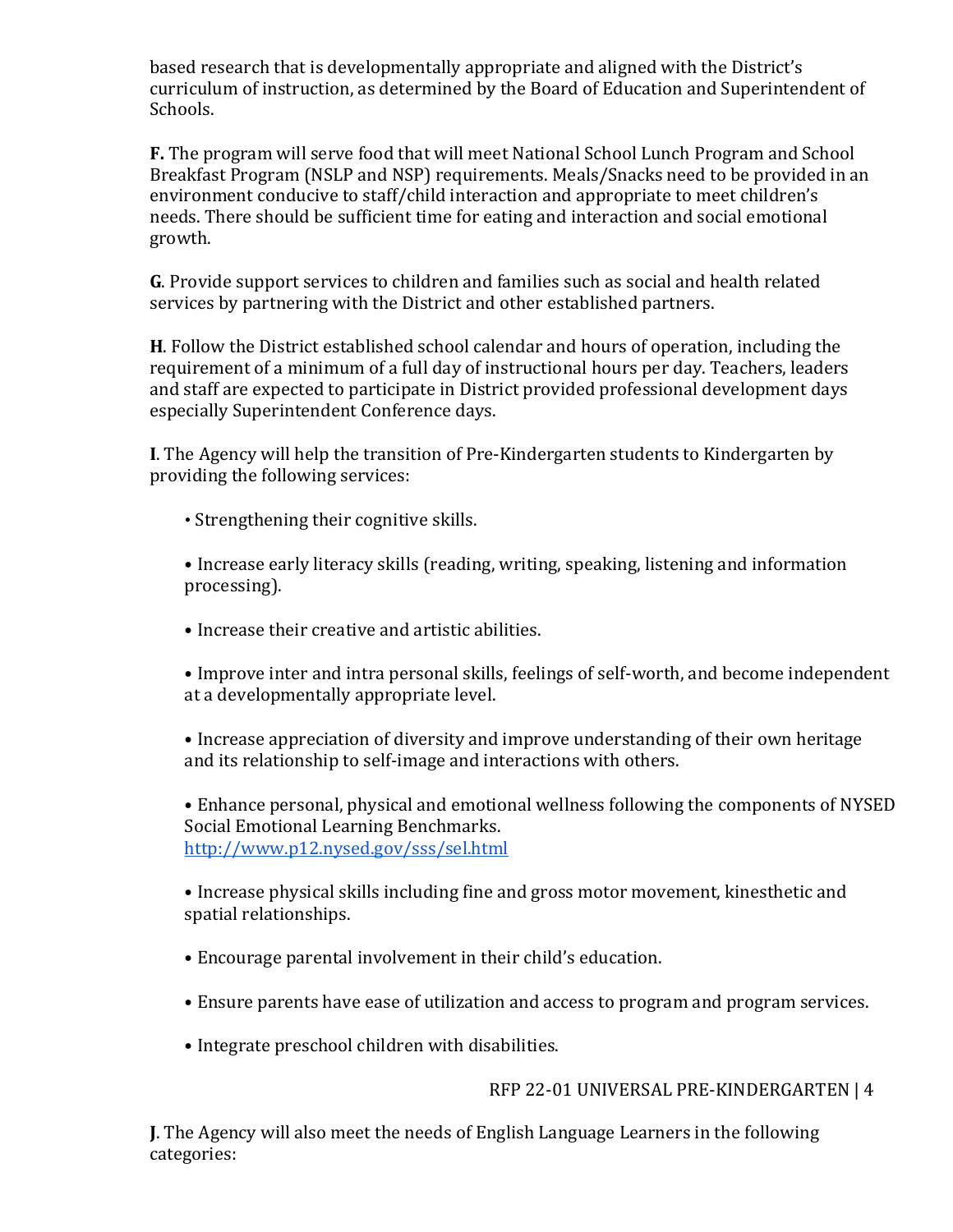• Language Instruction Educational Programming — Included in the U.S. DOE's Every Student Succeeds Act's (ESSA) Early Learning Non-Regulatory Guidance which contains explicit language related to the instruction to ELLs and providing professional development to teachers: "States must assist teachers (including preschool teachers), principals, and other school leaders, state educational agencies, and schools in establishing, in implementing and sustaining effective language instructional educational programs designed to assist in teaching English Learners including immigrant children and youth." [SEC.3102 Purposes]. In light of this guidance, the Agency teachers must:

i. Understand language development.

ii. Recognize the connection between the home language and English.

iii. Connect oral language to emergent literacy.

iv. Provide bilingual supports.

• Multilingual Learner Identification — Establish the use of NYSED's *Emergent Multilingual Learners Language Profile for Prekindergarten Students* to identify students who speak a language other than English.

• Bilingual Instruction — Provide a combination of supports and instruction in the students' home language(s) while learning English (as per NYSED recommendation):

i. Include multilingualism in prekindergarten classes to align instruction with Schodack Central School District K-5 bilingual programs, i.e., include at least one (1) dual language Pre-K class as per current offering.

ii. Developmentally, culturally and linguistically responsive Pre-K academic curriculum and instruction.

**K**. Nursing services must be provided on site.

**L**. All individuals providing services to students in the Universal Pre-Kindergarten Program must comply with the New York State Safe Schools Against Violence in Education (SAVE) law fingerprinting requirements. All such individuals must be cleared by the New York State Education Department in accordance with the provisions in the SAVE law prior to providing service under the Universal Pre-Kindergarten Program. Proof must be presented to the District of such clearances.

# RFP 22-01 UNIVERSAL PRE-KINDERGARTEN | 5

**M**. The Agency will need to keep daily attendance records and will provide them monthly to the District's Administrator of the Pre-Kindergarten Program.

**N.** The Agency will forward all completed Universal Pre-K application forms plus the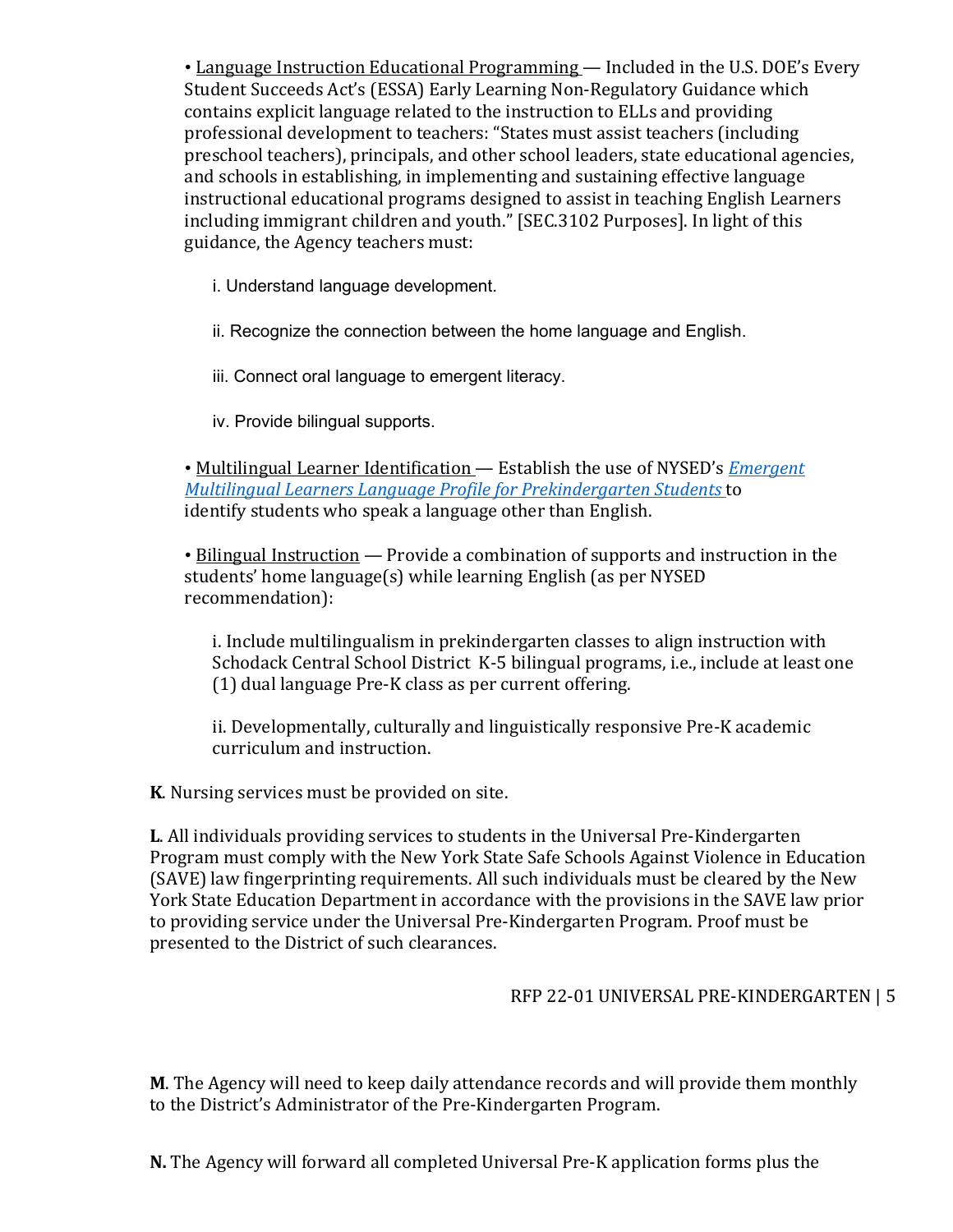following proof of residency to the District Administrator of the Pre-Kindergarten Program at 1477 S. Schodack Road, Castleton, NY 12033 for each child (unless this information has already been provided to the Administrator of the Pre-Kindergarten Program). Following are the (3) three proofs of address:

• A current, signed residential lease agreement for property within the District;

• A current home mortgage document or other proof of ownership of residential property within the District;

• A signed statement from a landlord or other property owner where you live (please use the School District's Landlord Statement of Landlord Affidavit forms);

• A sworn statement from someone who has first-hand knowledge of the child's Schodack Central School District's residency (please use the School District's Third-Party Affidavit form);

- A current pay stub showing your home address;
- Your most current income tax return;
- A current utility bill (electricity, telephone, cable service, etc.);

• Documents issued by the federal, State or local government (such as a voter registration card, a driver's license, a passport, a visa, Department of Social Services identification, Office of Refugee Resettlement identification, etc.);

• In custody situations, judicial custody orders or guardianship papers or parent/guardian affidavit(s) which show(s) the address where the custodian/guardian and the student reside. (However, the absence of a formal custody order or guardianship papers will not disqualify a student who is otherwise shown to be a bona fide resident.)

**O.** Universal Pre-Kindergarten regulations specify that the nursery/daycare center cannot charge parents for the portion of its program that is paid for by Universal Pre-Kindergarten funds. As a result, all participating families may be asked to sign a form verifying that they are not being charged tuition at all). In addition, if a proposer is reimbursed by an outside funding source (e.g. State, Federal and or foundation funds) for a child, it cannot also accept Universal Pre-Kindergarten funding for the portion of the day already being subsidized.

RFP 22-01 UNIVERSAL PRE-KINDERGARTEN | 6

# **7. DISTRICT OVERSIGHT**

The District will provide direct oversight of the program via a District-employed New York State Certified School Administrator. The Administrator's responsibilities will include:

**A.** Will monitor the resulting contract and provide oversight of the Agency's program and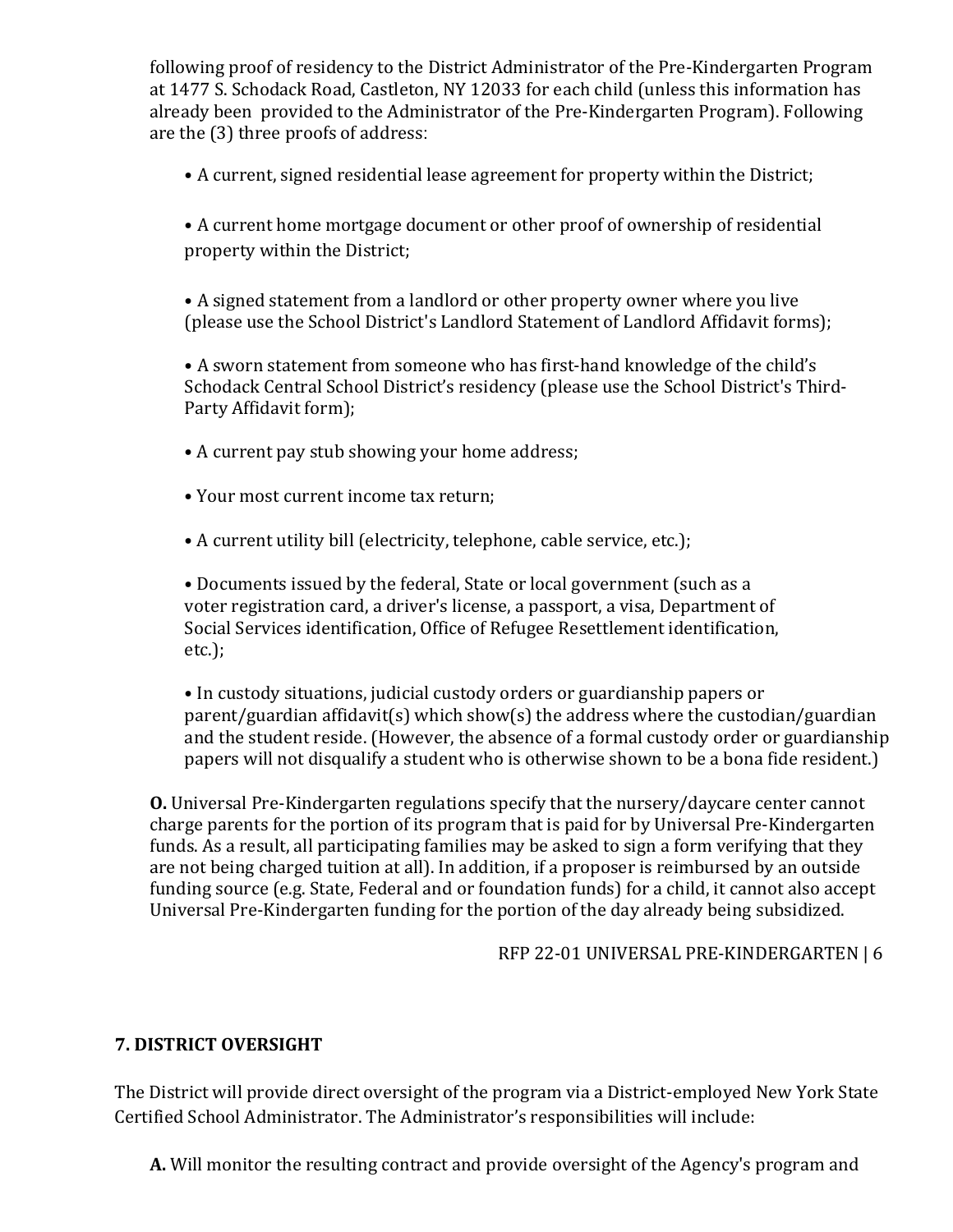support services.

**B.** Will have complete access to the buildings and will make announced and unannounced visits to the sites at any time when the program is in operation. Also, during the course of the year, District staff members will be making periodic visits to the facilities to ensure that the program is conducted in a developmentally appropriate way, provide rich academic experiences for the student and comply with the standards for preschool programs established by the state.

**C.** Will oversee the Agency's program in the implementation of the requirements of the New York State Education Department ("NYSED") through a quarterly Quality Assurance review. The Agency must attend at least four leadership meetings with the District annually.

**D.** The District will provide support or provide guidance in hiring, staff observations and evaluations, if deemed necessary.

**E.** Collaborate with the on-site Education Director on all program management, educational issues, design and implementation of Kindergarten transition and vertical articulation, child find responsibilities, talented and gifted, curriculum, and bilingual education.

**F.** Participate in the development, structure and delivery of instructional services, including program assessment.

**G.** Provide direct link to the School District Administration for program services' coordination.

**H.** The District will provide support or guidance in consultation with the Education Director on teacher continuance based on the observation and evaluation processes, if deemed necessary.

**I.** Will unilaterally determine the student selection process for participation in the program.

**J.** Will assist, if necessary, with the outreach to find children who are currently not being served in Schodack/Castleton.

#### **8. TRANSPORTATION**

The District will not provide transportation for UPK students. Should transportation be required, the agency shall be solely responsible for providing transportation.

RFP 22-01 UNIVERSAL PRE-KINDERGARTEN | 7

#### **9. NYSED**

Please review the NYSED site for additional information:

**1**. http://www.p12.nysed.gov/upk/faq.html

**2**. http://www.p12.nysed.gov/nurseryschool/regulations/NurserySchoolsRegulation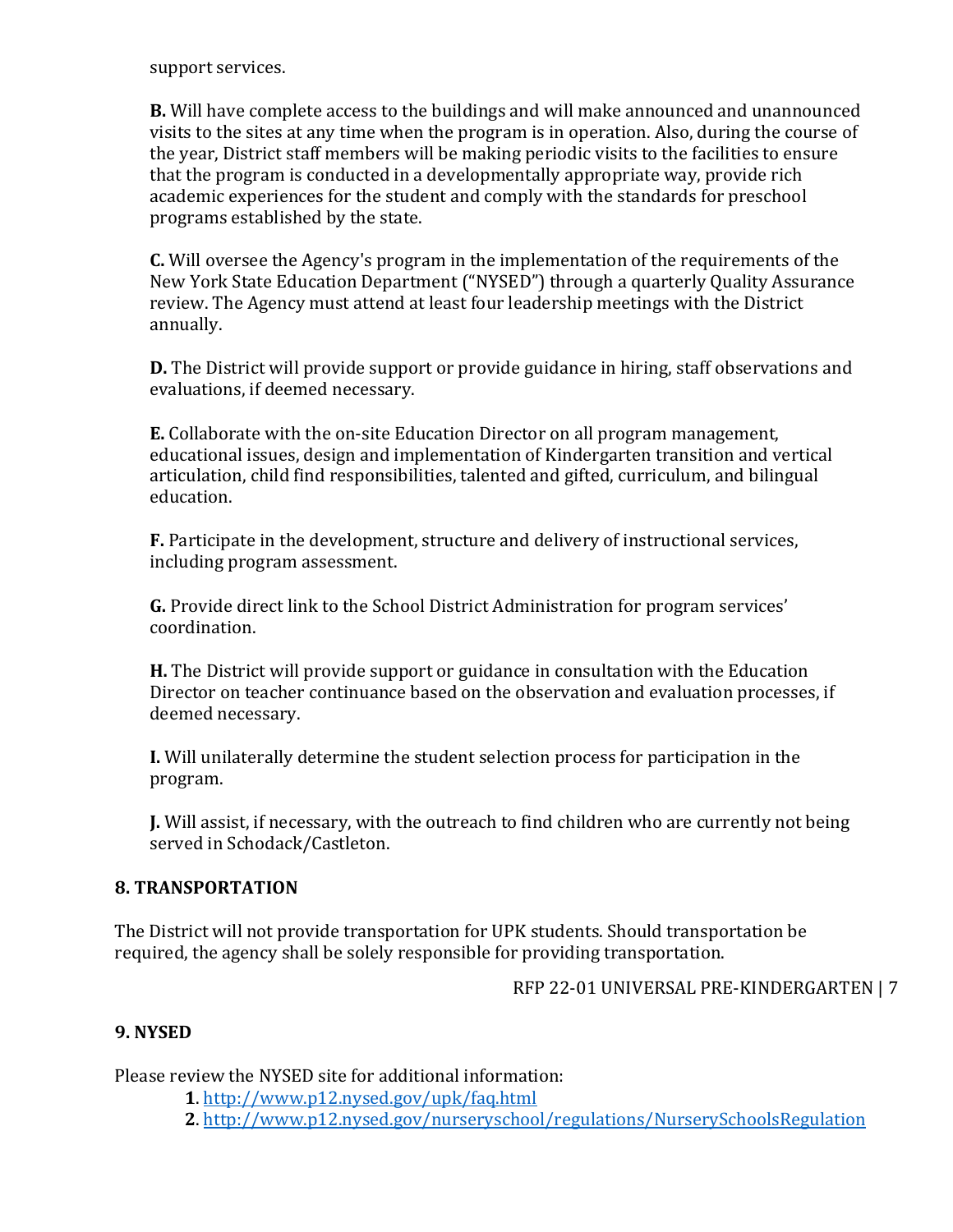# **10. PROPOSAL SUBMISSION, SCORING AND EVALUATION**

Please provide one (1) original, (3) three copies and (1) one electronic copy in USB of your proposal response. **Submittals that are faxed, or emailed, will NOT be accepted.**  Proposals received will be evaluated by a committee to be determined at a later date.

These proposals are being solicited through a fair and open process. Agencies that are willing to provide the described services as requested above, shall be evaluated on the basis of experience and qualifications as set forth in the criteria described below.

- **1**. Quality of proposed comprehensive UPK Program
- **2**. General experience in the field.
- **3**. Experience and qualifications of the professional staff assigned to the program, which most closely match the needs of the District.
- **4**. Submission of cost effective budget

Proposals will be evaluated considering the methods to be used to meet the requirements of the Scope of Services and the availability of qualified personnel who are proposed to work on this project. Included will be the reasonableness of the time schedule proposed to complete this project.

Assessment of the Proposers past and present performance will be one of the means of evaluating the credibility of the Proposal and the relative capability to meet the requirements of the Scope of Services.

Proposals will also be evaluated considering the Proposer's experience with similar projects, knowledge, and the qualifications as well as the full time availability of personnel assigned.

Client reference must be current, representative of similar New York State projects requested in this RFP, and these similar projects must have included the personnel proposed for this project.

The award will be made to that responsible Proposer, whose Proposal conforms to the requirements of this RFP, and is considered most advantageous to the School District, considering the Proposal Evaluation criteria in this section. In making the determination of the award, the School District's decision will be final.

The District reserves the right to: (i) not select any of the applicants; (ii) require applicants to submit to a personal interview and/or submit additional or clarifying information; (iii) to reject any or all proposals; (iv) to waive any informalities in the proposals; and (v) procure the services from other sources if deemed most advantageous to the objectives of the District.

#### RFP 22-01 UNIVERSAL PRE-KINDERGARTEN | 8

During the evaluation process, the Board of Education or its designee, may, at its discretion, request any one or all agencies to make oral presentations. Such presentations will provide Agencies with an opportunity to answer any questions the Board of Education or its designee may have regarding the agency's proposal. Not all agencies may be asked to make such oral presentations.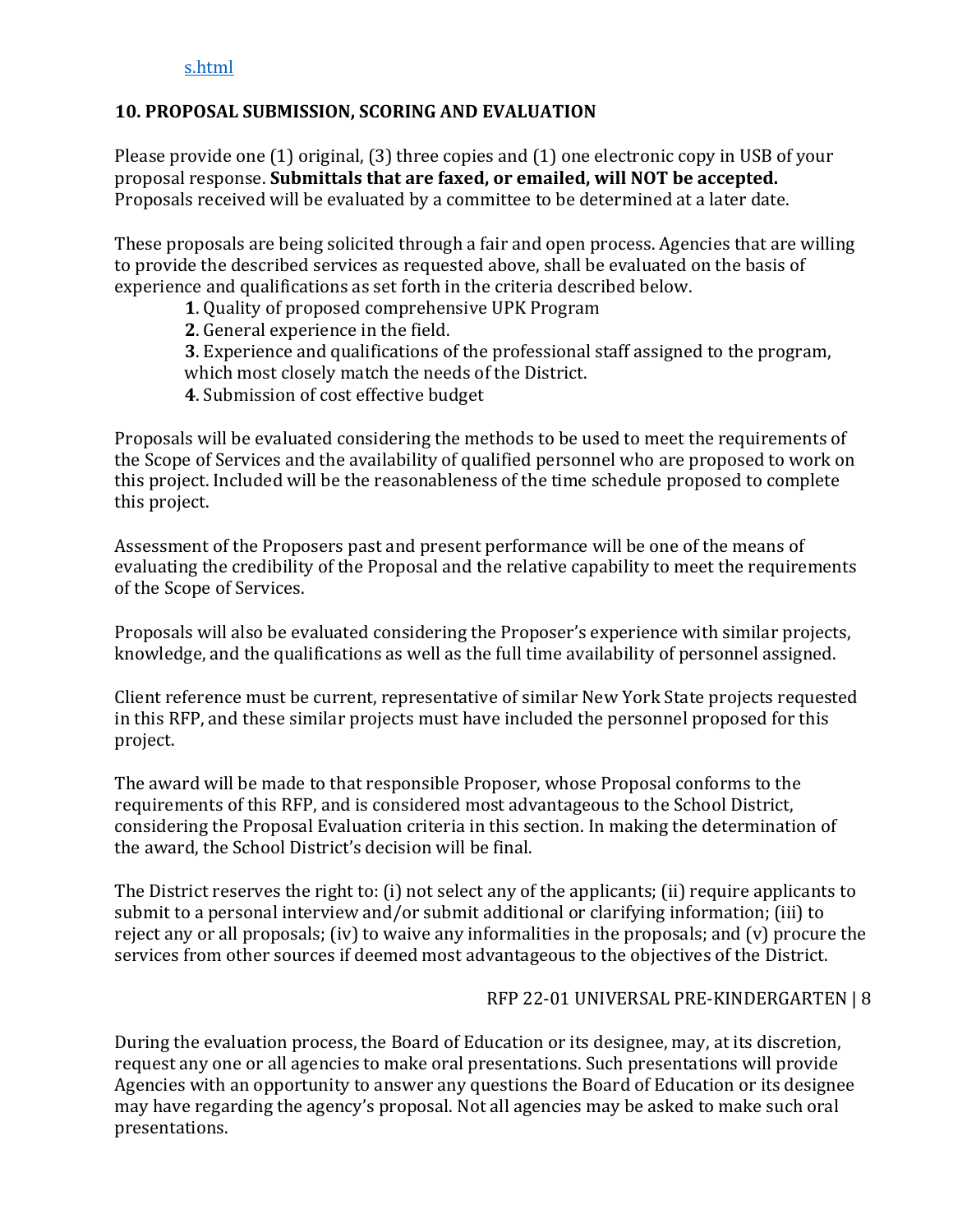The District reserves the right without prejudice to reject any or all proposals.

# **11. INVESTIGATION OF QUALIFICATIONS**

The work and services described in this Request for Proposals include the performance of activities directly affecting the safety of the students of the District and the public generally. The District may make any investigation necessary to determine the ability of any Proposer to fulfill the Contract, and the Proposer shall furnish the District with all such information for this purpose as the District may request.

The District reserves the right to investigate all references and information submitted by the Proposer pursuant to the requirements of these documents. The final selection of the Consultant shall be made at the discretion of the District's Board of Education based upon all relevant factors, including but not limited to price.

#### **12. INSURANCE REQUIREMENT**

**A.** Notwithstanding any terms, conditions or provisions, in any other writing between the parties, the proposer hereby agrees to effectuate the naming of the district as an unrestricted additional insured on the proposer's insurance policies, with the exception of workers' compensation and professional liability. If the policy is written on a claims-made basis, the retroactive date must precede the date of the contract.

**B.** The policy naming the district as an additional insured shall:

**1)** From an A.M. Best rated "secured" insurer, authorized to conduct business in New York State.

**2)** Contain a 30-day notice of cancellation.

**3)** State that the organization's coverage shall be primary coverage for the District,

its Board, employees and volunteers.

**4)** The district shall be listed as an additional insured by using endorsement CG 2026 or broader. The certificate must state that this endorsement is being used. If another endorsement is used, a copy shall be included with the certificate of insurance.

**C.** The proposer agrees to indemnify the district for any applicable deductibles.

**D.** Required Insurance:

# **1) Commercial General Liability Insurance**

\$1,000,000 per occurrence/ \$2,000,000 aggregate.

# RFP 22-01 UNIVERSAL PRE-KINDERGARTEN | 9

# **2) Automobile Liability**

\$1,000,000 combined single limit for owned, hired and borrowed and nonowned motor vehicles.

# **3) Workers' Compensation and N.Y.S. Disability**

Statutory Workers' Compensation, Employers' Liability and N.Y.S. Disability Benefits Insurance for all employees.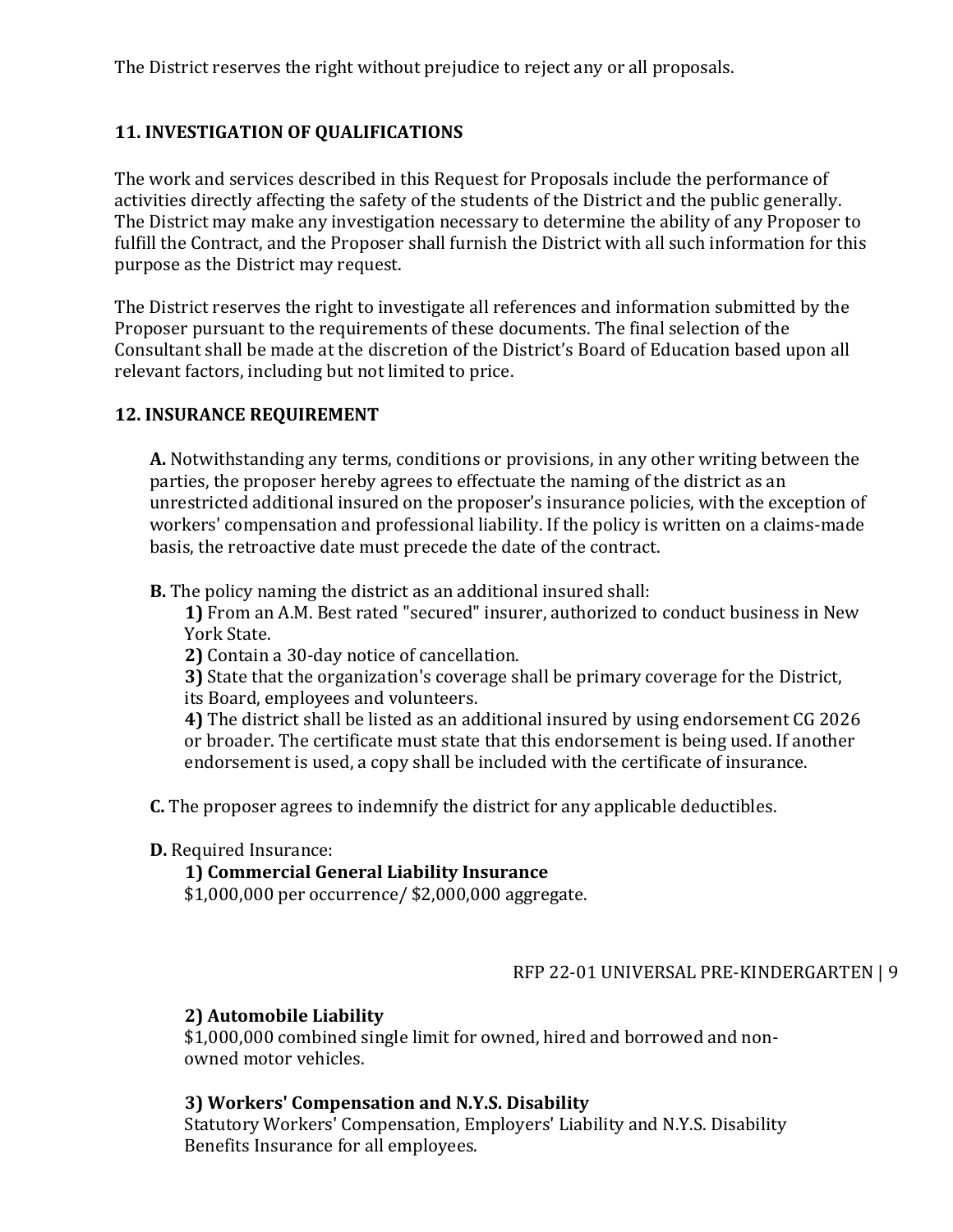#### **4) Professional Errors and Omissions Insurance**

\$1,000,000 per occurrence/ \$2,000,000 aggregate for the professional acts of the consultant performed under the contract for the district. If written on a "claimsmade" basis, the retroactive date must pre-date the inception of the contract or agreement. Coverage shall remain in effect for two years following the completion of work.

#### **5) Excess Insurance**

On a "Follow-Form" basis, with limits of \$3,000,000 each occurrence and aggregate.

#### **6) Daycare Providers E & O Insurance**

\$1,000,000 each occurrence and aggregate. Coverage for the errors and omissions of the board, administrators and employees.

#### **7) Abuse and Molestation Insurance**

\$1,000,000 per occurrence/\$2,000,000 aggregate

**E.** Proposer acknowledges that failure to obtain such insurance on behalf of the District constitutes a material breach of contract. The contracted vendor is to provide the District with a certificate of insurance, evidencing the above requirements have been met, prior to the commencement of work or use of facilities. The failure of the district to object to the contents of the certificate or the absence of same shall not be deemed a waiver of any and all rights held by the district. The district is a member/owner of the NY Schools Insurance Reciprocal (NYSIR). The proposer further acknowledges that the procurement of such insurance as required herein is intended to benefit not only the District but also the NYSIR, as the District's insurer.

#### **13. ANTICIPATED PROPOSAL TIMELINE**

The following is a list of key dates up to and including the date proposals are to be submitted:<br>• Request for proposals issued: February 29, 2022

- 
- Due date for proposals

• Request for proposals issued: February 29, 2<br>• Due date for proposals April 15, 2022

# **14. PROPOSAL REQUIREMENTS**

The purpose of the proposal is to demonstrate the qualifications, competence and capacity of the agency seeking to provide the service of administering the District's universal Pre-Kindergarten (Pre-K) Program. The substance of proposals will carry more weight than their form or manner of presentation. The proposal should demonstrate the qualifications of RFP 22-01 UNIVERSAL PRE-KINDERGARTEN | 10

the agency and of the particular staff to be assigned to this engagement. The proposal should be prepared simply and economically, providing a straightforward, concise description of the proposing agency's capabilities to satisfy the requirements of the request for proposal.

**A. Submission of Proposals:** No late submissions will be accepted. The proposers are solely responsible for ensuring that the proposal is received by the Purchasing Agent prior to the time and date set forth herein. The entire responding proposal to the request shall be placed in a sealed envelope marked with the words: "PROPOSAL FOR UNIVERSAL PRE KINDERGARTEN PROGRAM."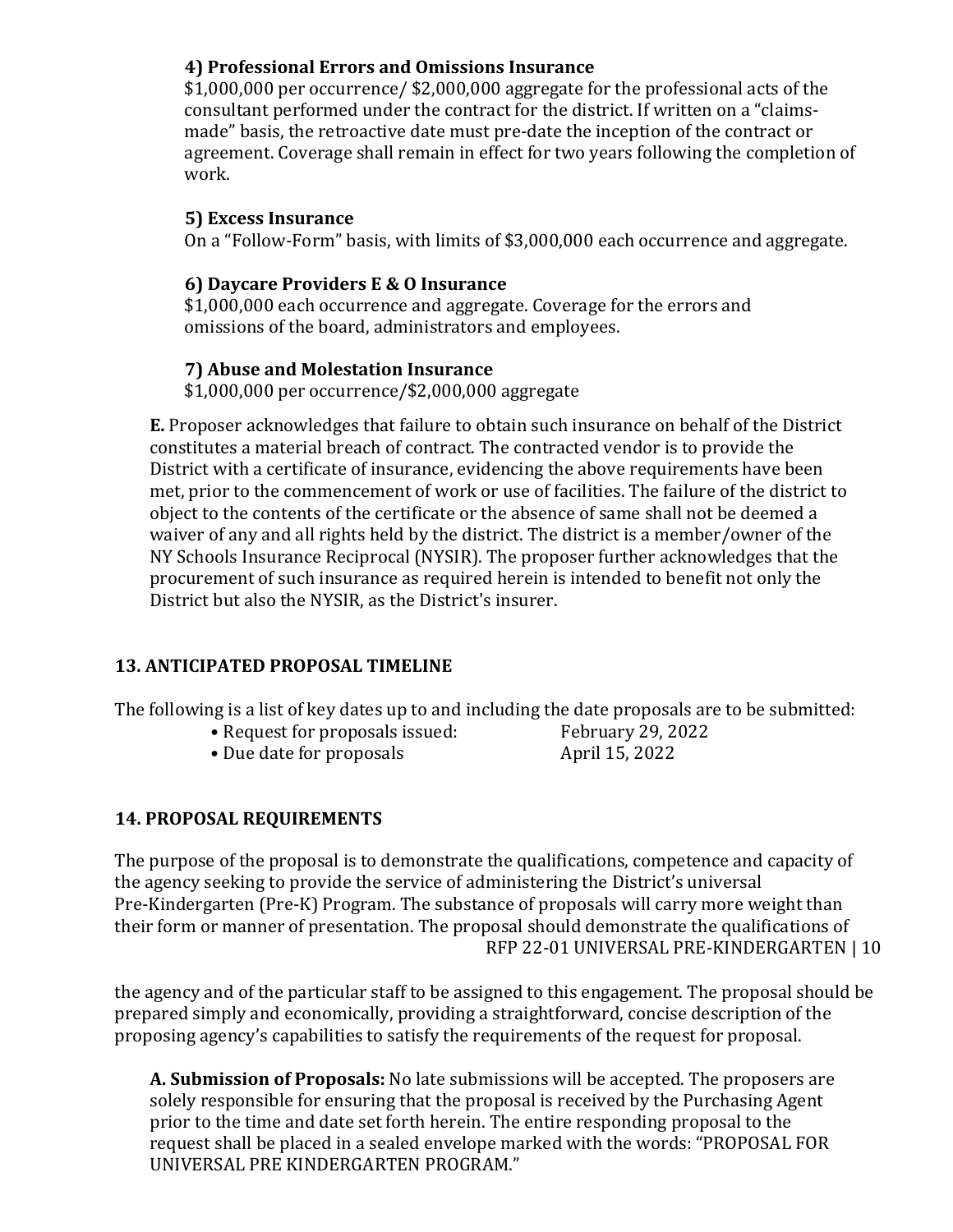All proposals must be sent to the following address and received at that address in the Purchasing Department **before 3:00 pm on April 15, 2022.** 

> Schodack Central School District District Office Building 1477 S. Schodack Road Castleton, NY 12033

**B. Proposal Content:** The proposal package shall include the following items: **1)** One (1) original, three (3) copies and one (1) electronic copy in USB

**2)** Title Page showing the RFP's subject; the agency's name; the name, address and telephone number of a contact person; and the date of the proposal.

**3)** A signed letter of transmittal that briefly states the proposer's understanding of the work to be done, the commitment to perform the work within the time period, a statement why the agency believes itself to be best qualified to perform the engagement and a statement that the proposal is a firm offer to provide the service of administering the District's Universal Pre-Kindergarten (Pre-K) Program for the 2022-2023 school year with an option to annually renew for 2023-2024, 2024- 2025, 2025-2026 and 2026-2027 school years.

**4)** Three (3) references with name and contact information.

**5)** List of school district clients to whom services were provided in:

- **a)** YEAR-YEAR school year.
- **b)** YEAR-YEAR school year.

**6)** The name(s) of principals, partners, or employees in the agency who have done business with the Schodack Central School District in the last 5 years and the nature of that business with the District. For purposes of this subparagraph, "doing business with the District" includes vending or other contractual obligations to the District or being an applicant for employment in the District.

# RFP 22-01 UNIVERSAL PRE-KINDERGARTEN | 11

**7)** Disclosure and description of any disciplinary proceedings pending against the Agency in any jurisdiction or whether discipline has been previously imposed against the Agency in any jurisdiction. If discipline has previously been imposed, state the date, jurisdiction, nature of the ethics violation and the penalty imposed. If proceedings are pending, specify the jurisdiction, the charges and the likely time of their disposition.

**8)** Disclosure and description of any arrests or convictions against any members of the agency.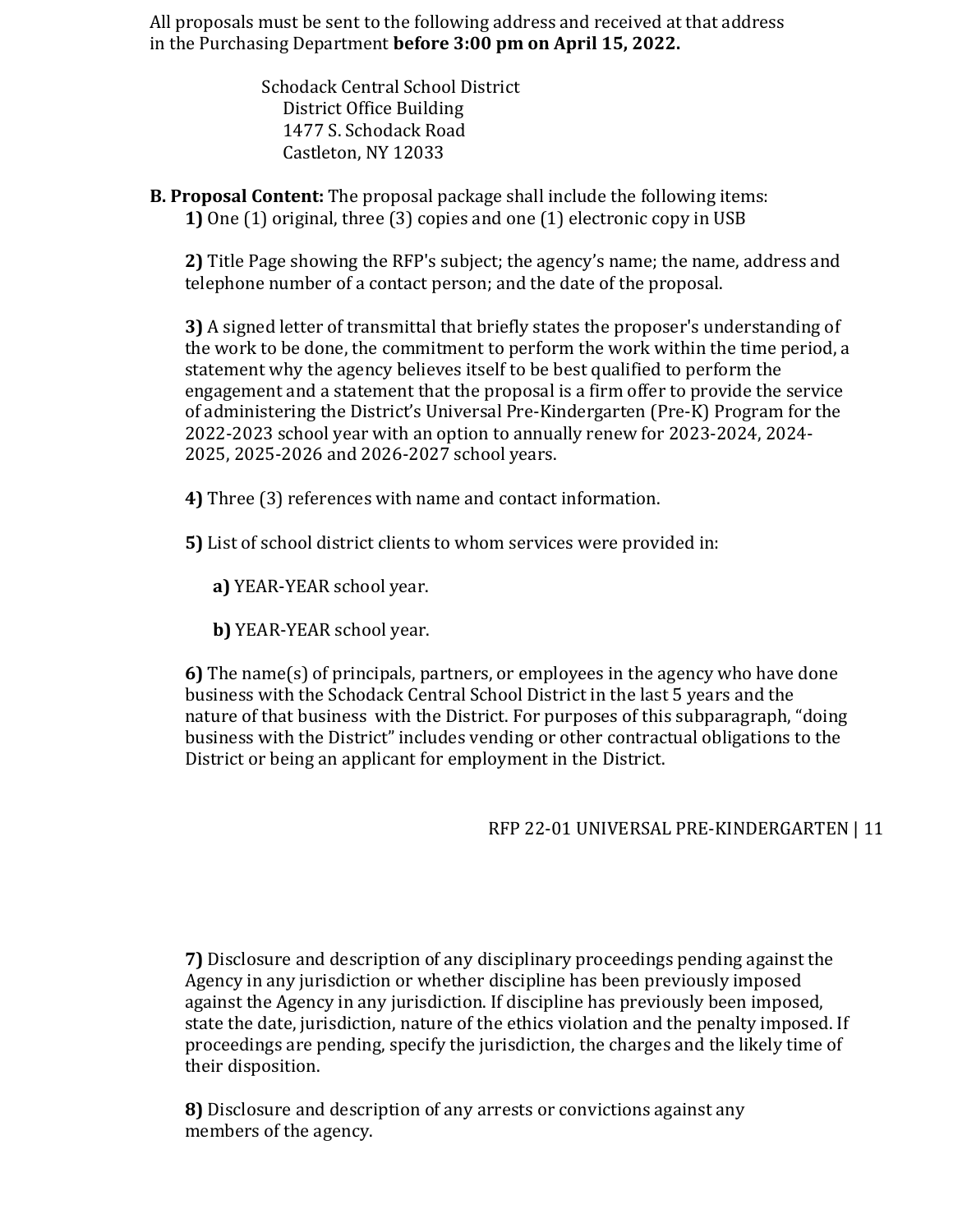**9)** Assurance of ability to provide executed copies of the Certificates of Insurances.

**10)** The District is seeking to have the entire program run by the outsourced agency and take place at a site provided by the agency. Describe the proposed site including the street address, number of classrooms, square footage. **The following documents must be included in the submittal.** 

- Certificate of Occupancy.
- Asbestos Environmental Building Management Plan (AHER or ASHARA).
- Fire inspection reports.
- Architectural quality floor plans.
- Fire alarm reports.
- Copy of purchase deed, if property is owned by the Agency.

• Memorandum of Agreement/Lease CBO with property owner, if the property is being leased.

- Proof of building ADA accessibility.
- **11)** A completed Agency Information Form (**See Appendix B).**

**12)** A completed Non-Collusive Certification **(See Appendix C)**.

**13)** A completed Non-Collusive Resolution (Required for Corporations) **(See** 

# **Appendix D)**.

**14)** A completed Background / Criminal Check Certification **(See Appendix E)**.

**15)** A completed Proposer Warranties **(See Appendix F)**.

**16)** A completed and notarized Iran Divestment Act Certification **(See Appendix G)**.

**17)** A completed and notarized Hold Harmless Agreement (**See Appendix H**)

**18)** A completed W-9 form.

# **15. TECHNICAL PROPOSAL REQUIREMENTS**

Each proposer shall respond to each section to the descriptors located in the body of this document in order to detail how your organization will meet the goals and objectives of RFP 22-01 UNIVERSAL PRE-KINDERGARTEN | 12

the Schodack Central School District Pre-Kindergarten Program Plan.

# **A. Agency Background:**

Detail Agency's history in providing quality early childhood programs along with information regarding services provided to children with disabilities and children with limited English proficiency.

# **B. Pre-Kindergarten Services:**

**1.** How the agency will meet the goals and objectives of the Schodack Central School District's Pre-Kindergarten Program and help kids in their transition to Kindergarten.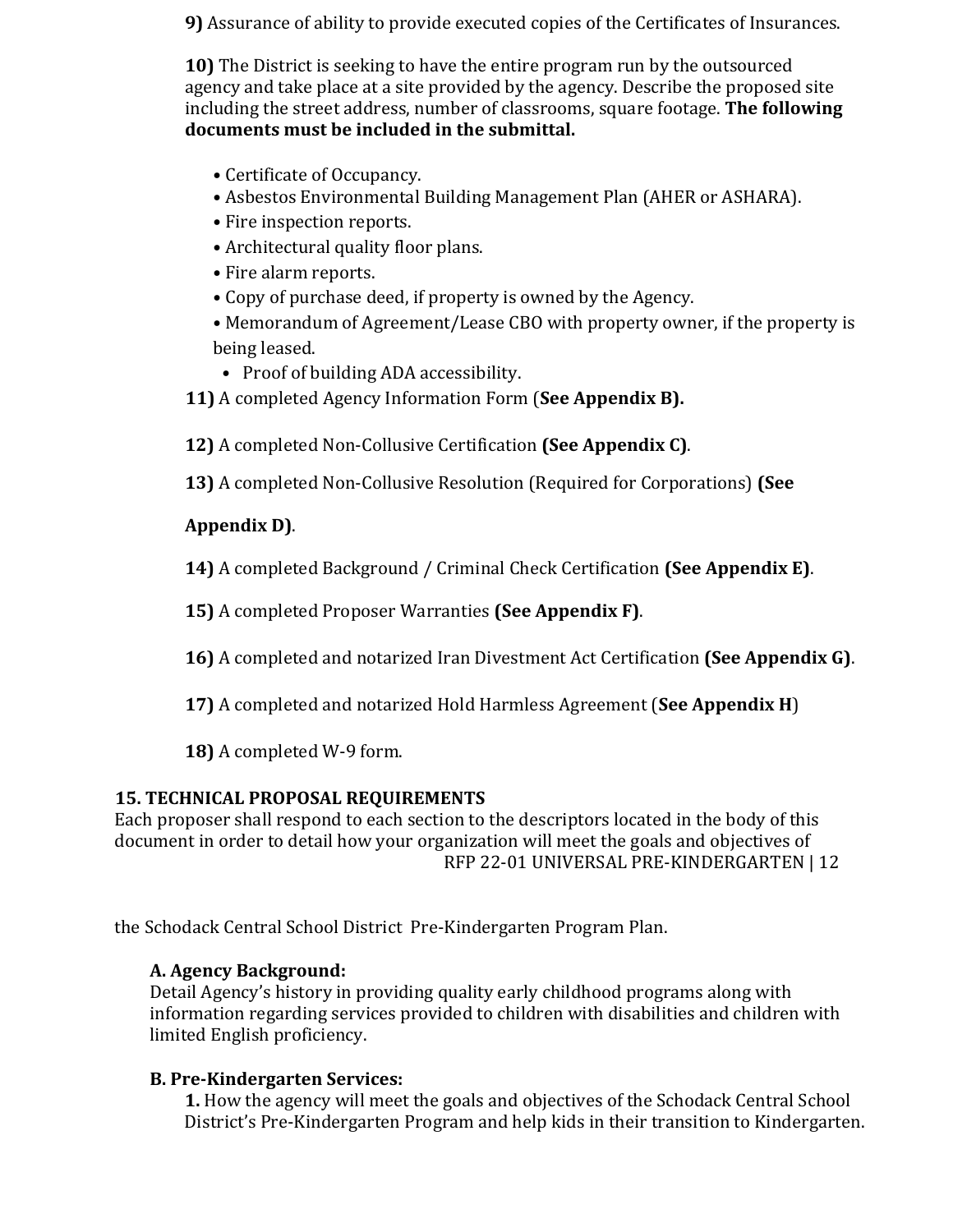**2.** Detail how a child's progress will be documented by assessments.

**3.** Detail the agency's meal plan as per Paragraph "F" in page 5.

**4.** Describe the early childhood services the agency would provide through the Pre-Kindergarten program and how they will meet the following required components of Part 151 of the regulations of the Commissioner of Education and the NYS Prekindergarten Foundation for the Common Core.

• Provide support services to children and families such as social and health related services.

• The on-going staff development opportunities in which Pre-Kindergarten staff would be engaged.

- How many students can the organization provide services for?
- How many classrooms can the organization support?
- How many hours per day can the Pre-Kindergarten Program operate?

**5.** How the proposed program will meet all applicable health and safety codes and licensure requirements (including the New York State Uniform Fire Prevention and Building Code).

**6.** Detail the Agency's standards and procedures for ensuring appropriate sanitation and custodial services.

**7.** Describe the collaborative relationship the agency proposes to have with the Schodack Central School District.

**C**. Resume and detailed work experience of the Education Program Director.

# **D. Program Staffing:**

**1.** Explain the administrative structure of the agency and how records are managed within the agency. Describe documentation procedures followed by the agency.

**2.** Describe the supervisory structure for the proposed Pre-Kindergarten services, include detailed resumes of all staff that will be assigned to this contract.

RFP 22-01 UNIVERSAL PRE-KINDERGARTEN | 13

**3.** Describe the process for coverage or substitution of staff as well as the ability of the organization to fill vacancies in a timely manner.

# **E. Program Budget:**

Parents cannot be charged a fee for participation in the Universal Pre-Kindergarten Program.

**1.** Provide a spreadsheet detailing all the program costs including but not limited to professional salaries, support staff salaries, purchased services, supplies and materials, travel expenses, employee benefits, indirect costs, equipment and any applicable transportation cost.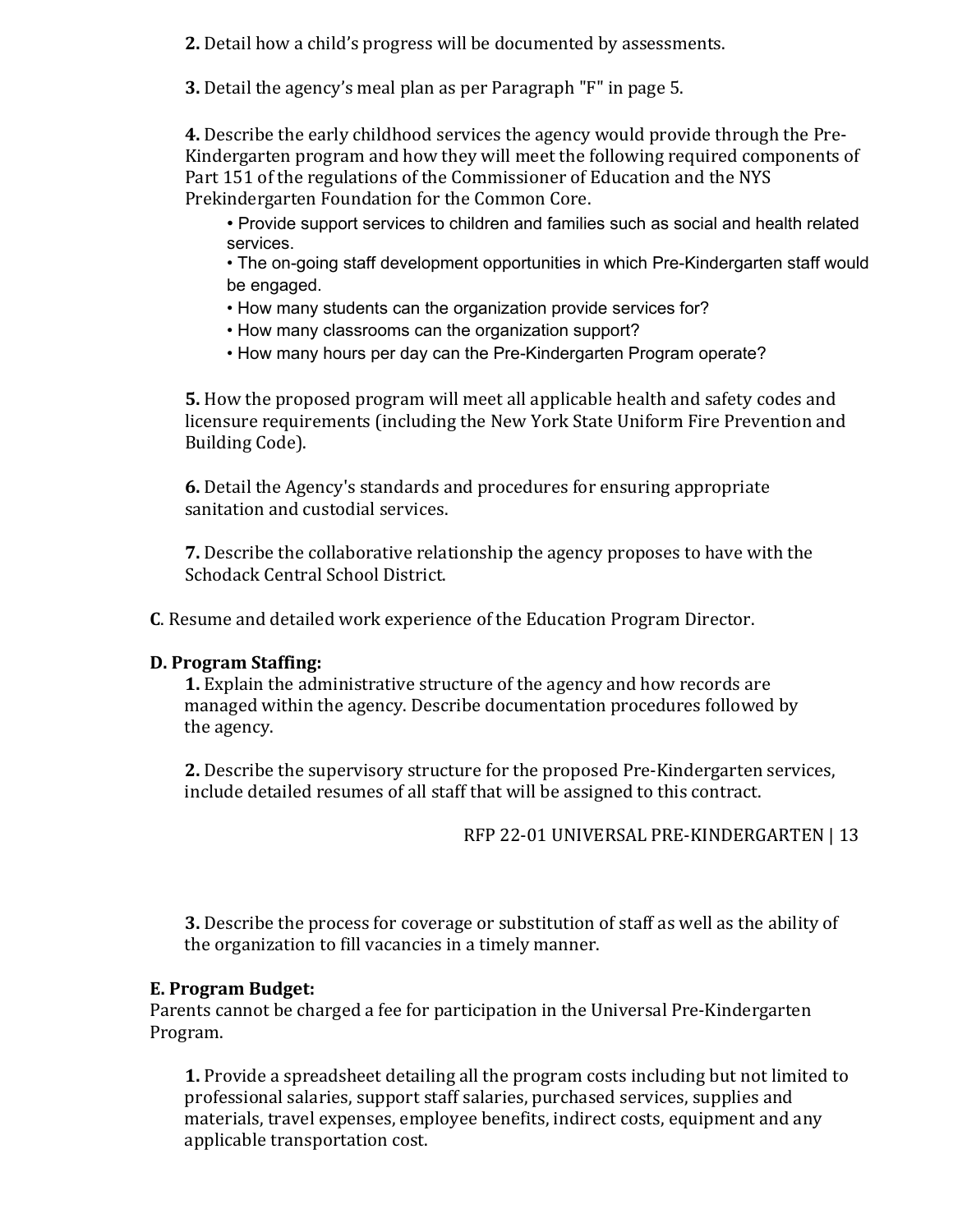**2.** Detail any local matching funds to be used to support the Universal Prekindergarten program.

#### **16. EVALUATION PROCEDURES**

These proposals are being solicited through a fair and open process. Agencies that are willing to provide the described services as requested above, shall be evaluated on the basis of experience and qualifications as set forth in the criteria described below.

- **1**. Quality of proposed comprehensive UPK Program.
- **2**. General experience in the field
- **3**. Experience and qualifications of the professional staff assigned to the program,
- which most closely match the needs of the District.
- **4**. Submission of cost effective budget.

Those criteria and the other requirements herein are intended to be non-restrictive for the purpose of obtaining participation of qualified professionals and uniformity in the manner of submission of proposals.

The District reserves the right to: (i) not select any of the applicants; (ii) require applicants to submit to a personal interview and/or submit additional or clarifying information; (iii) to reject any or all proposals; (iv) to waive any informalities in the proposals; and (v) procure the services from other sources if deemed most advantageous to the objectives of the District.

The District's determination of the applicant who is most advantageous to the goals and objectives of the District shall be final and conclusive. The appointment shall be determined by majority vote of the Board of Education on a resolution at an open public meeting. No applicant shall cause or influence, or attempt to cause or influence, any District official, officer or employee to secure unwarranted privileges or advantages.

During the evaluation process, the Board of Education or its designee, may, at its discretion, request any one or all agencies to make oral presentations. Such presentations will provide agencies with an opportunity to answer any questions the Board of Education or its designee may have regarding the agency's proposal. Not all agencies may be asked to make such oral presentations.

The District reserves the right without prejudice to reject any or all proposals.

#### RFP 22-01 UNIVERSAL PRE-KINDERGARTEN | 14

#### **17. TERMS OF ENGAGEMENT**

A one (1) year engagement for the 2022-2023 school year with the option to renew annually for the 2023-2024, 2024-2025, 2025-2026 and 2026-2027school years, at the Board's option, is contemplated by the Board of Education according to the terms listed above.

# **END OF SECTION**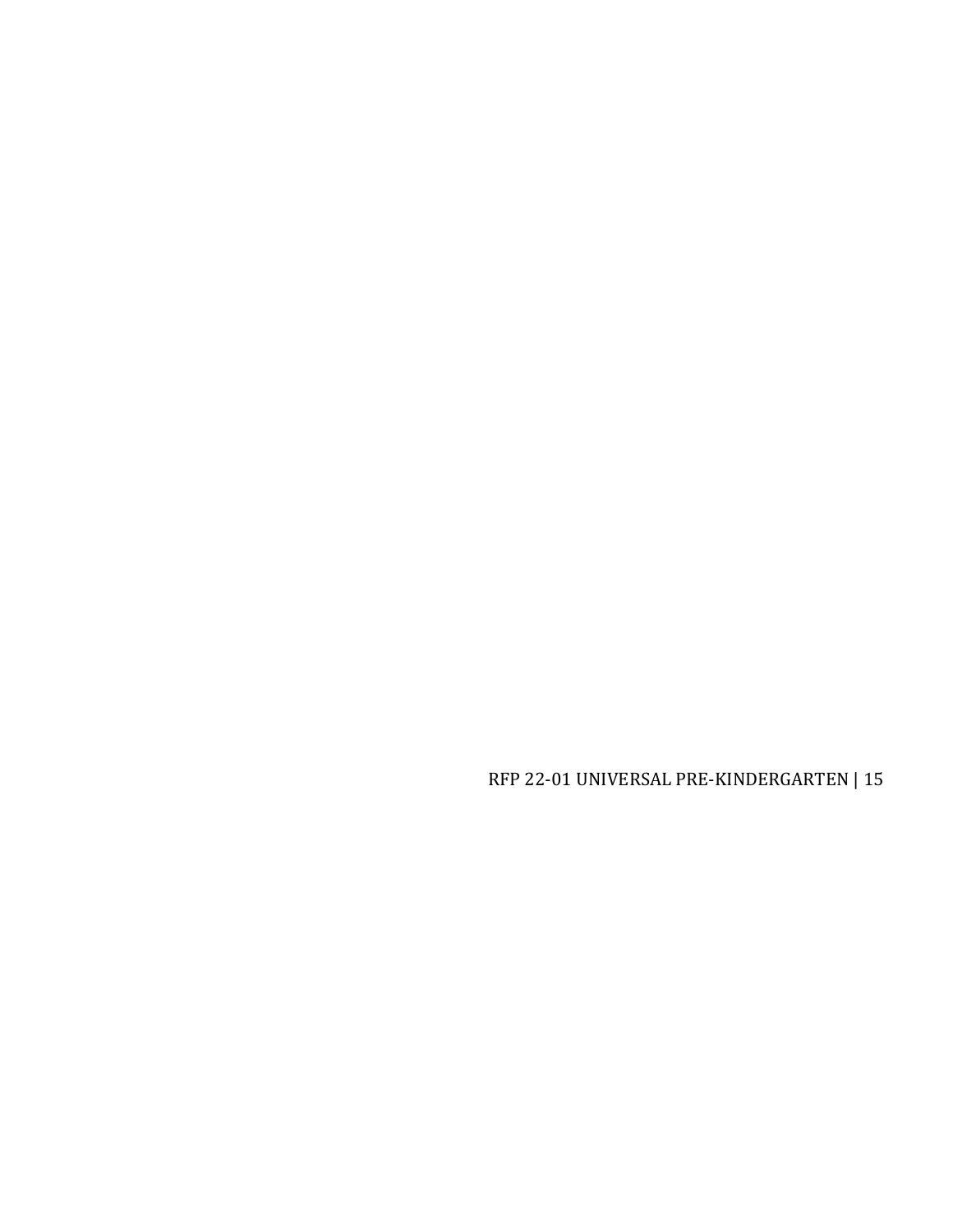# **Appendix A SCHODACK CENTRAL SCHOOL DISTRICT UPK/UPK POLICIES AND PROCEDURE**

- 1. **Facility Quality:** The Agency will provide a facility that is well maintained, clean and safe. There will be adequate space for outdoor play with appropriately maintained equipment. The bathrooms will be immediately accessible and barrier free. The classrooms will be arranged into learning areas/centers and allow for the safe movement and activity for the number of children enrolled. Inspections will be made regularly by the District and areas in need of correction will be addressed in a timely manner. All buildings, premises, equipment and furnishing used for the Universal Pre-Kindergarten program shall be safe and suitable for the comfort and care of the children, shall comply with all applicable requirements of the Americans with Disabilities Act and shall be provided and maintained in a state of good repair and sanitation. Buildings and classrooms operated by eligible agencies shall meet all applicable fire, safety and building codes. Section 151.1.10 of the Regulations of the Commissioner of Education sets forth the requirements which must be met by all facilities used for Universal Pre-Kindergarten classes.
- 2. **Curriculum and Instruction:** The Agency will provide for an age and developmentally appropriate curriculum and activities that are learner-centered and play-based. Curriculum materials will be selected and/or approved by the District.
- 3. **Screening and Assessment:** The Agency will administer the District approved screening assessment to each student at the beginning of each school year as well as at the end of the school year. The results of this screening assessment will be used to determine if a referral to the District's Committee for Pre School Special Education ("CPSE") is appropriate and to identify if additional supports are necessary. In addition, the Agency will administer the District approved and curriculum based assessment three times per school year specifically in the Fall, Winter and Spring.
- 4. **Ensuring Continuity of Instruction and Transition to School-Age Programs:** With guidance from the District, the Agency will provide workshops and parent meetings regarding the Pre-Kindergarten to Kindergarten transition process. Specifically, each Universal Prekindergarten ("UPK") teacher will visit the District's Kindergarten classroom at least once annually.
- 5. **Identification, Inclusion, and Support of Students with Special Needs:** The Agency will assure that students with disabilities participate in regular education activities unless otherwise indicated in the students' Individualized Education Program ("IEP") and that accommodations are made, as needed. The Agency will use the results of the screening assessment, classroom observations, and teacher or parental concerns to identify children who may require a referral to the CPSE. The Agency will work with parents and the District to make referrals for testing and services.
- 6. **Inclusion, instruction, and Support of English Language Learners:** The Agency will support diversity, parent involvement and the retention/promotion of a student's home language as he/she progresses toward English learning. As much as is practicable, the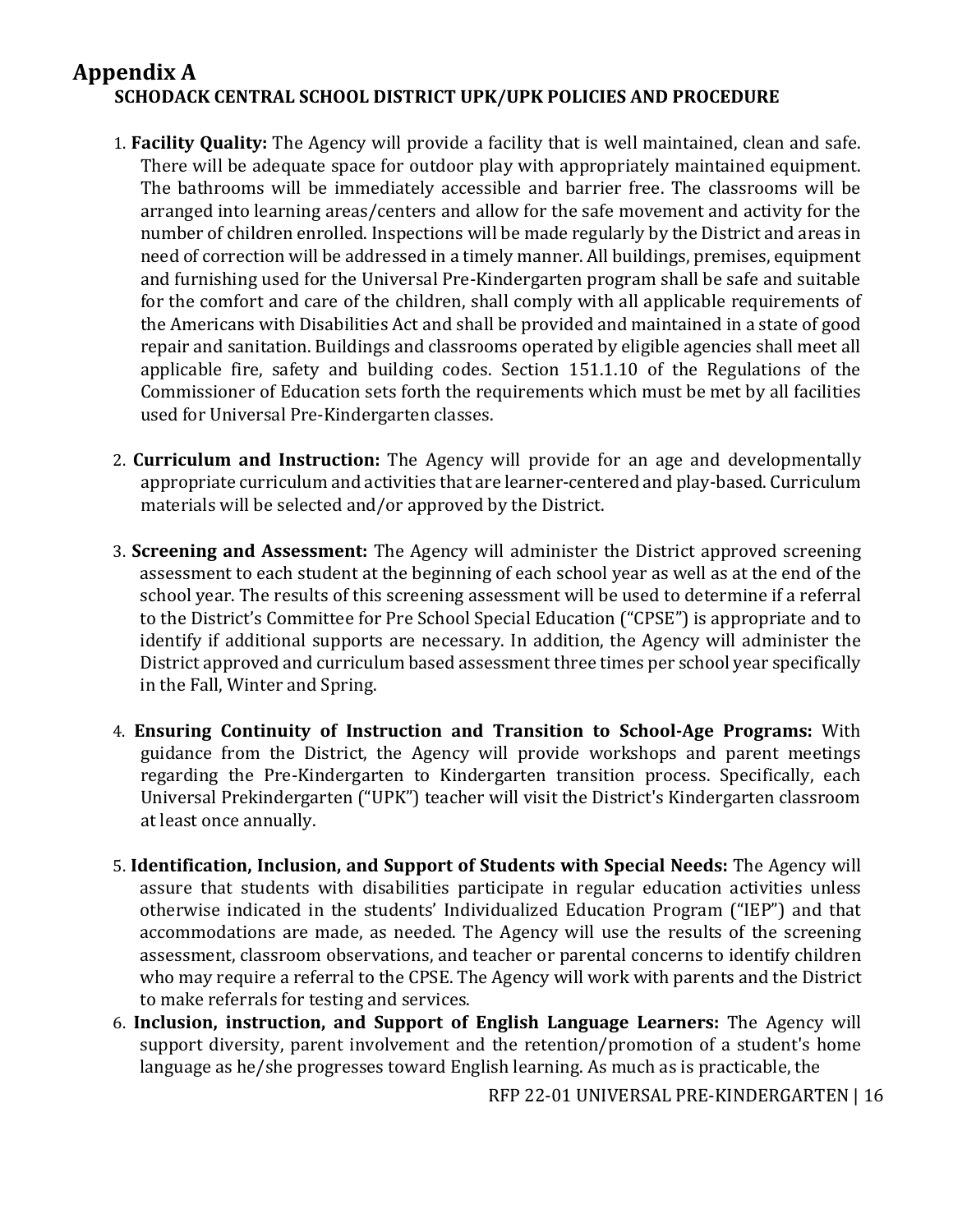Agency will provide oral and written communication to parents/families in their preferred language. The Agency will provide opportunities for students' literacy development in the home language, while also promoting acquisition of English in an inclusive classroom setting. The Agency will ensure that the developmental and social emotional screening processes, and the provision of special services for students, are inclusive and respectful of their language and culture.

- 7. **Staffing:** All Agency UPK teachers must possess a teaching license or certificate valid for services in the early childhood grades or be in compliance with the NYSED section 151-1.3 regulation. The Agency must employ an on-site Education Director during the hours that the program is in operation. The Education Director will be responsible for program implementation and must also possess a teaching license or certificate valid for services in the early childhood grades. Furthermore, the Agency must have at least one teacher and one teaching assistant or teacher aide working in each UPK classroom. If there are more than 18 children in a UPK classroom, there must be one additional teacher assistant or teacher aide working in that classroom. No UPK classroom will have more than 20 children.
- 8. **Professional Development:** To ensure continuity from Pre-K to grades K-3, all Agency UPK teachers and Education Directors will be required to attend relevant grades K-3 professional development activities. The District will provide pre-K specific professional development each year. The Agency is responsible for tracking the professional development hours attended by each teacher and the Education Director. The Education Director will be required to pursue professional development dedicated to implementing and sustaining effective language instruction educational programs designed to assist in teaching English Language Learners including immigrant children and youth.
- 9. **Family Engagement and Support:** The Agency will provide parents with opportunities to gain an understanding of the SUFDPK program and curriculum, participate in parent education programs, understand the process of applying for kindergarten in the District and provide written feedback about the program in the form of an end-of-year questionnaire/survey. Written communication to parents will be provided in the parents' native language when possible.
- 10. **Physical Well-being and Health:** The Agency will provide a daily healthy snack and lunch for each student. Teaching staff will sit with and actively engage with children during meal time. The Agency will provide adequate time for daily outdoor play as weather permits. The Agency will provide children with adequate time and appropriate location for a daily rest period.
- 11. **Partnerships with Community, Non-profit, and Educational Institutions:** Efforts will be made with various community/non-profit organizations and educational institutions to form partnerships that will result in field trips and guest speakers/events to benefit the academic, social and emotional needs of Pre-K students.
- 12. **Program Oversight and Fiscal Management:** The Agency must comply with all fiscal requirements including: creating an annual budget that will be submitted and approved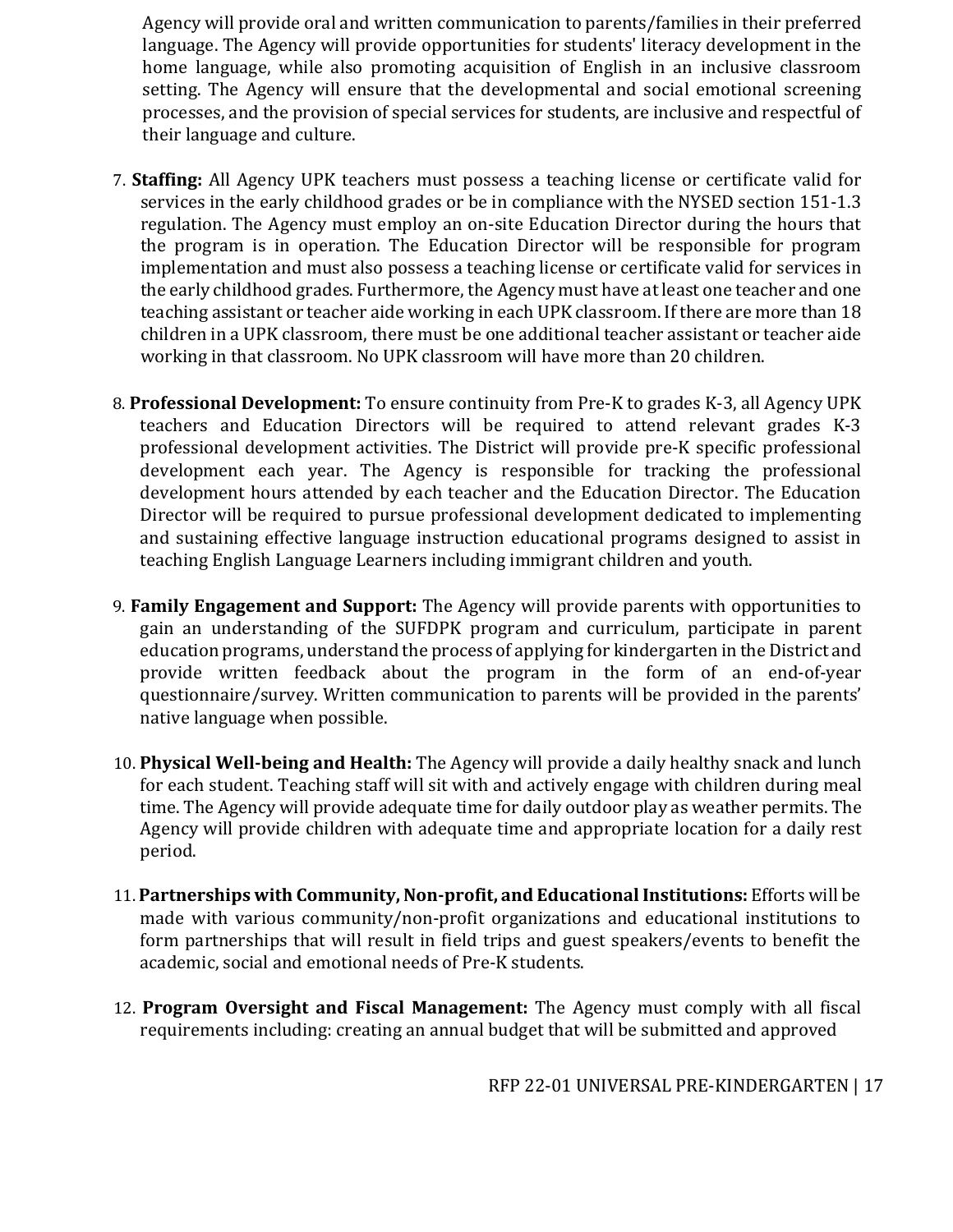by the District, maintaining income and expense reports supported by detailed invoices, and any other financial and programmatic records that detail allocation of UPK funds. The Agency will maintain a UPK budget that is separate from all other funding sources. The Agency will have processes and systems in place to safeguard against supplanting funds. The District will maintain separate budget codes for UPK funds.

RFP 22-01 UNIVERSAL PRE-KINDERGARTEN | 18

**SCHODACK CENTRAL SCHOOL DISTRICT RFP 22-01**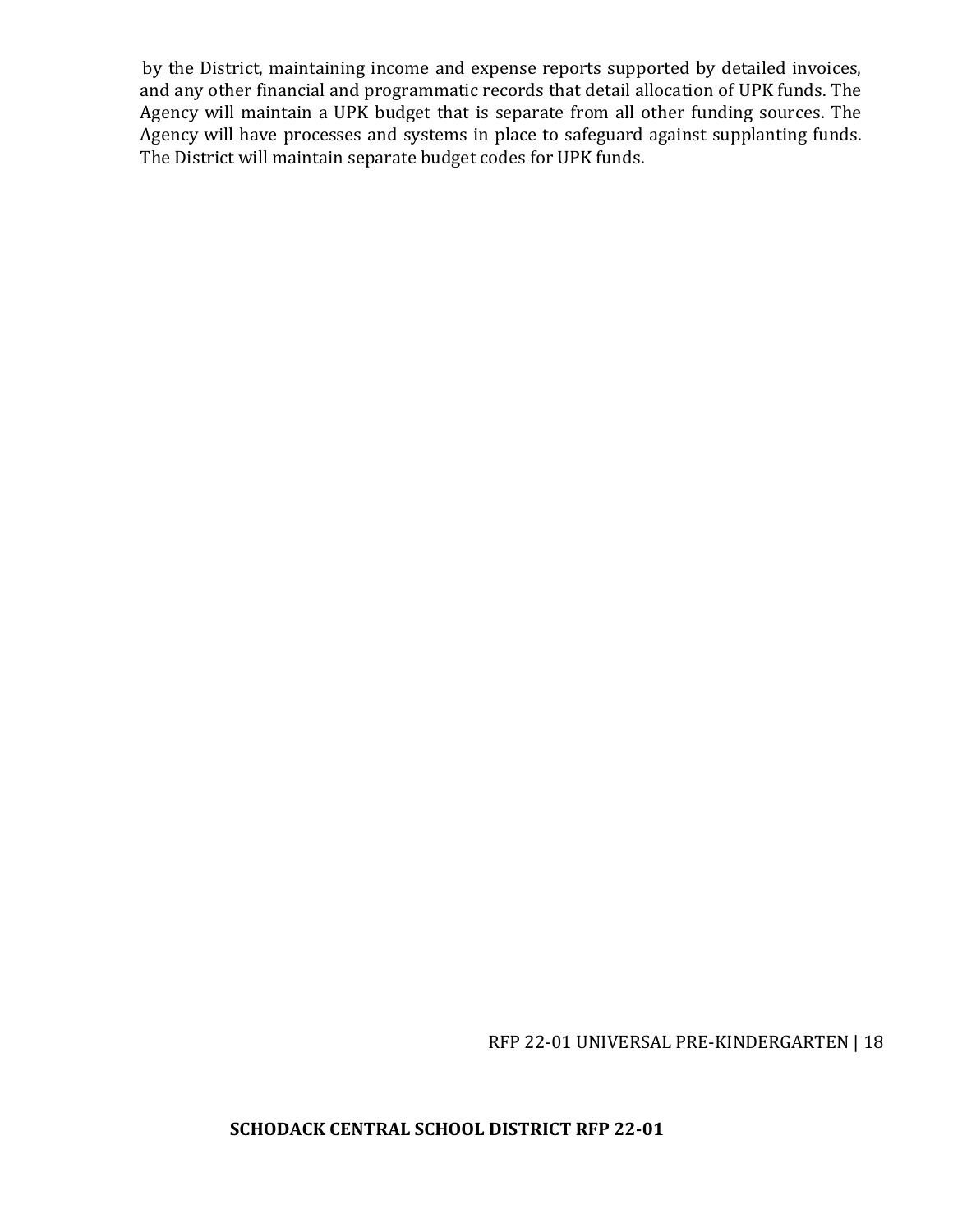#### **UNIVERSAL PRE-KINDERGARTEN AGENCY INFORMATION**

# **Appendix B**

| <b>Agency's Name:</b>                                                  |
|------------------------------------------------------------------------|
| <b>Address:</b>                                                        |
|                                                                        |
| Telephone:                                                             |
| Fax:                                                                   |
| <b>E-mail Address:</b>                                                 |
| Web/blog site address:                                                 |
| <b>Contact Person and Title:</b>                                       |
| Type of Organization:                                                  |
| <b>Public Institute</b>                                                |
| <b>Private Non Profit</b>                                              |
| <b>Private Profit</b>                                                  |
| Please attach proof of organizational status (e.g. 501©(3) IRS letter) |
| <b>Statement of the Organization's Mission:</b>                        |
|                                                                        |
|                                                                        |
| <b>Chief Executive Officer:</b>                                        |
| <b>Signature of Chief Executive Officer:</b>                           |
|                                                                        |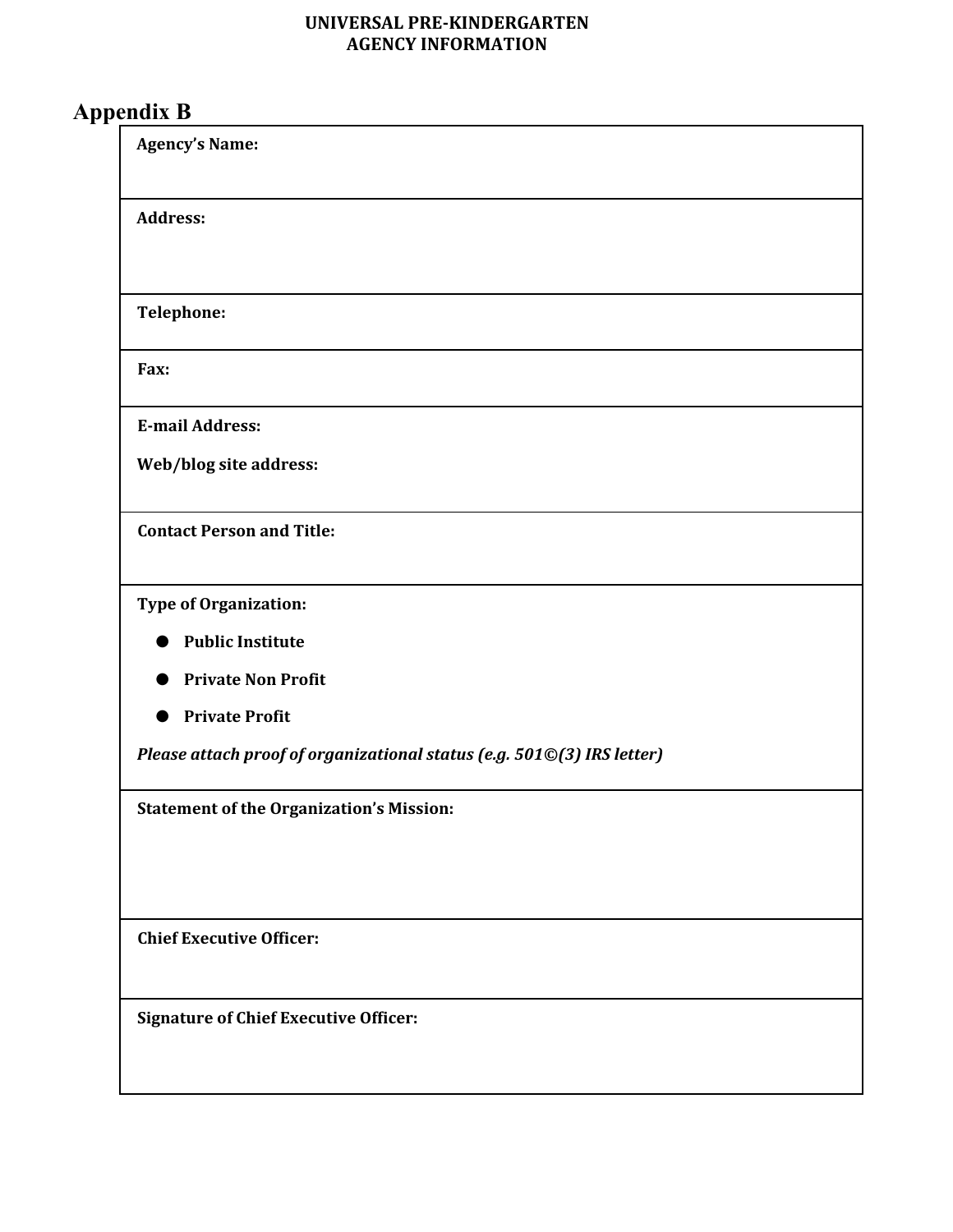#### **SCHODACK CENTRAL SCHOOL DISTRICT RFP 22-01 UNIVERSAL PRE-KINDERGARTEN FIRM REFERENCE FORM**

**FIRM NAME: \_\_\_\_\_\_\_\_\_\_\_\_\_\_\_\_\_\_\_\_\_\_\_\_\_\_\_\_\_\_\_\_\_\_\_\_\_\_\_\_\_\_\_\_\_\_\_\_\_\_\_\_\_\_\_\_\_\_\_\_\_\_\_\_\_\_** 

**Please list (5) five references that your firm has serviced in a manner similar in scope to the specifications contained in this Proposal. References are part of the Proposal Documents and failure to supply these references may result in the rejection of your proposal.** 

| 1. | <u>School District/Public Sector:</u> New York 2014 1996                                                                                                                                                                           |  |
|----|------------------------------------------------------------------------------------------------------------------------------------------------------------------------------------------------------------------------------------|--|
|    | <u>Contact Name/Title:</u>                                                                                                                                                                                                         |  |
|    | Address: Andreas Address Address Address Address Address Address Address Address Address Address Address Address A                                                                                                                 |  |
|    | Telephone: Telephone:                                                                                                                                                                                                              |  |
|    |                                                                                                                                                                                                                                    |  |
|    | Date(s) of Service: National Contract Contract Contract Contract Contract Contract Contract Contract Contract Contract Contract Contract Contract Contract Contract Contract Contract Contract Contract Contract Contract Cont     |  |
|    | 2. School District/Public Sector:                                                                                                                                                                                                  |  |
|    | <u>Contact Name/Title:</u> The Contact Name of Title Contact Name of Title Contact Name of Title Contact Name of Title                                                                                                             |  |
|    |                                                                                                                                                                                                                                    |  |
|    | <u>Telephone:</u> Telephone: Telephone: Telephone: Telephone: Telephone: Telephone: Telephone: Telephone: Telephone: Telephone: Telephone: Telephone: Telephone: Telephone: Telephone: Telephone: Telephone: Telephone: Telephone: |  |
|    | Email: The Commission of the Commission of the Commission of the Commission of the Commission of the Commission                                                                                                                    |  |
|    | Date(s) of Service: Date(s) of Service:                                                                                                                                                                                            |  |
|    | 3. School District/Public Sector:                                                                                                                                                                                                  |  |
|    |                                                                                                                                                                                                                                    |  |
|    | Address: Andress: Address: Address: Address: Address: Address: Address: Address: Address: Address: Address: Address: Address: Address: Address: Address: Address: Address: Address: Address: Address: Address: Address: Addres     |  |
|    | Telephone: Telephone:                                                                                                                                                                                                              |  |
|    | Email: The contract of the contract of the contract of the contract of the contract of the contract of the contract of the contract of the contract of the contract of the contract of the contract of the contract of the con     |  |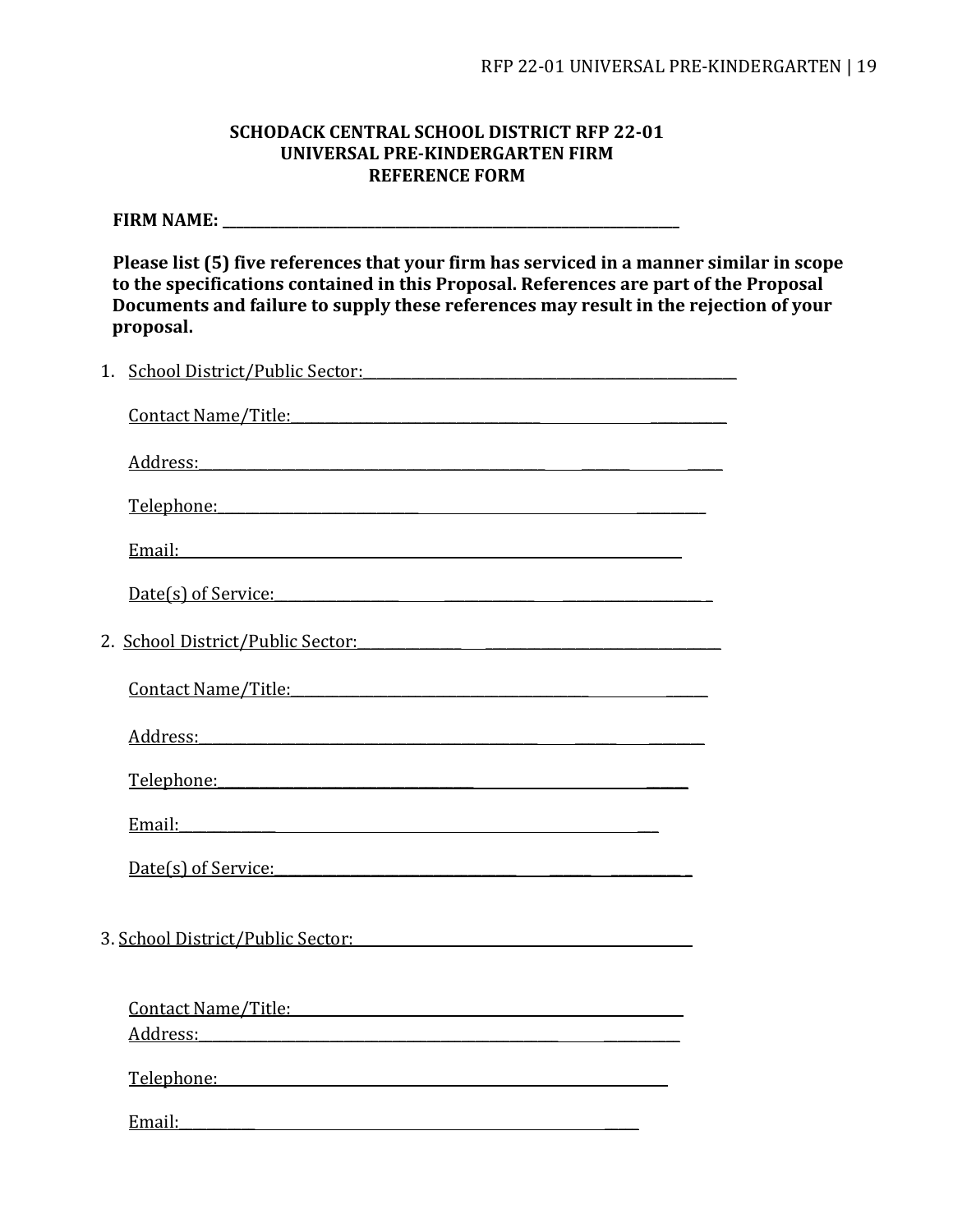Date(s) of Service:

# RFP 22-01 UNIVERSAL PRE-KINDERGARTEN | 20

| 4. School District/Public Sector:                                                                                                                                                                                                                                                                                                                                                                                   |
|---------------------------------------------------------------------------------------------------------------------------------------------------------------------------------------------------------------------------------------------------------------------------------------------------------------------------------------------------------------------------------------------------------------------|
|                                                                                                                                                                                                                                                                                                                                                                                                                     |
| Address: Address: Address: Address: Address: Address: Address: Address: Address: Address: Address: Address: Address: Address: Address: Address: Address: Address: Address: Address: Address: Address: Address: Address: Addres                                                                                                                                                                                      |
| Telephone: Telephone:                                                                                                                                                                                                                                                                                                                                                                                               |
|                                                                                                                                                                                                                                                                                                                                                                                                                     |
| Date(s) of Service: Date(s) of Service:                                                                                                                                                                                                                                                                                                                                                                             |
| 5. School District/Public Sector: The Contract of the Contract of the Contract of the Contract of the Contract of the Contract of the Contract of the Contract of the Contract of the Contract of the Contract of the Contract                                                                                                                                                                                      |
| Contact Name/Title: Contact Name/Title:<br>Address: Andress: Address: Address: Address: Address: Address: Address: Address: Address: Address: Address: Address: Address: Address: Address: Address: Address: Address: Address: Address: Address: Address: Address: Addres                                                                                                                                           |
| Telephone: Telephone:                                                                                                                                                                                                                                                                                                                                                                                               |
|                                                                                                                                                                                                                                                                                                                                                                                                                     |
| Date(s) of Service:                                                                                                                                                                                                                                                                                                                                                                                                 |
| Have you ever failed to complete any contract awarded to you? _____________                                                                                                                                                                                                                                                                                                                                         |
| If so, when, where and why?                                                                                                                                                                                                                                                                                                                                                                                         |
|                                                                                                                                                                                                                                                                                                                                                                                                                     |
| Have liens or lawsuits of any kind ever been filed against you or any officer, director<br>or partner of your organization, arising out of any of your contracts: _________<br>If so, give details: <u>contract the set of the set of the set of the set of the set of the set of the set of the set of the set of the set of the set of the set of the set of the set of the set of the set of the set of the </u> |
|                                                                                                                                                                                                                                                                                                                                                                                                                     |
|                                                                                                                                                                                                                                                                                                                                                                                                                     |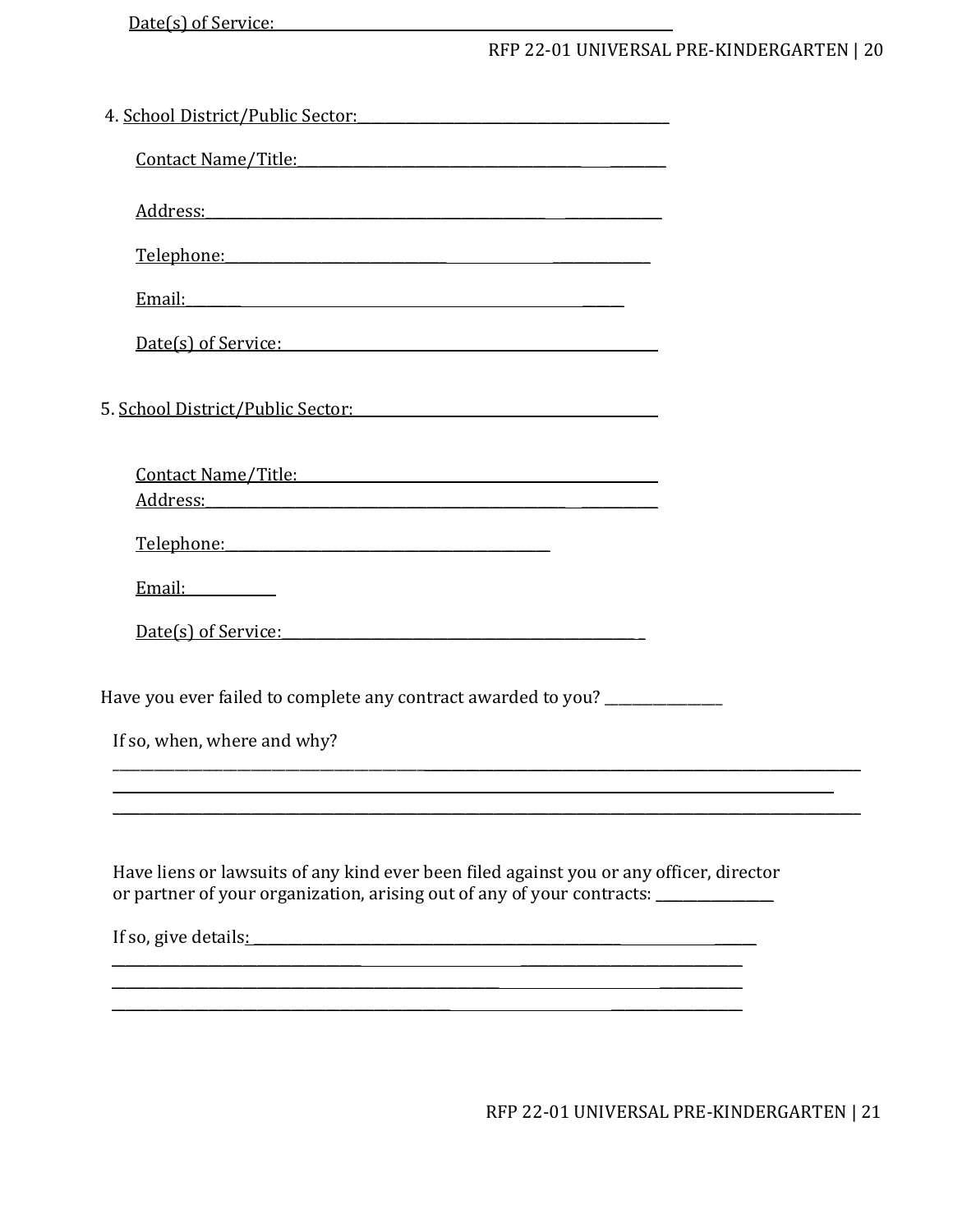#### **SCHODACK CENTRAL SCHOOL DISTRICT RFP 22-01 UNIVERSAL PRE-KINDERGARTEN NON-COLLUSIVE BIDDING CERTIFICATION**

# **Appendix C**

The following statement is made pursuant to Section 103-D of the General Municipal Law, as amended by Chapter 675 of the Laws of 1966, and Section 139-D of the State Finance Law, as amended by Chapter 675 of the Laws of 1966, and Section 2604 of the Public Authorities Law, as amended by Chapter 675 of the Laws of 1966.

By submission of this bid proposal, the bidder certifies that he/she is complying with Section 103-D of the General Municipal Law as follows: Statement of non-collusion in bids and proposals to political subdivisions of the state: Every bid or proposal hereafter made to a political subdivision of the state of any public department, agency or official thereof where competitive bidding is required by statute, rule, regulation, or local law for work or services performed or to be performed or goods sold or to be sold, shall contain the following statement subscribed by the bidder and affirmed by such bidder as true under the penalties of perjury:

Non-Collusive Bidding Certification:

a) By submission of this bid, each bidder and each person signing on behalf of any bidder certifies, and in the case of a joint bid, each party thereto certifies as to its own organization, under penalty of perjury, that to the best of its knowledge and belief:

1) The prices in this bid have been arrived at independently without collusion, consultation, communication or agreement, for the purpose of restricting competition, as to any matter relating to such prices with any other bidder or with any competitor.

2) Unless otherwise required by law, the prices which have been quoted in this bid have not been knowingly disclosed by the bidder and will not knowingly be disclosed by the bidder prior to opening, directly or indirectly, to any other bidder or to any competitor; and

3) No attempt has been made or will be made by the bidder to induce any other person, partnership, or corporation to submit or not to submit a bid for the purpose of restricting competition.

b) A bid shall not be considered for award nor shall any award be made where (a) (1) (2) and (3) above have not been complied with, provided however, that if in any case the Bidder cannot make the forgoing certification, the Bidder shall so state and shall furnish with the bid a signed statement which sets forth in detail the reason therefore. Where (a) (1) (2) and (3) have not been complied with, the bid shall not be considered for award nor shall any award be made unless the head of the purchasing unit of the political subdivision, public department, agency or official thereof to which the bid is made, or his/her designee, determines that such disclosure was not made for the purpose of restricting competition. The fact that a Bidder has (a) published price lists, rates or tariffs covering items being procured, (b) informed prospective customers of proposed or pending publications of revised price lists for such items or (c) sold the same items to other customers at the same prices being bid, does not constitute, without more, a disclosure within the meaning of subparagraph one (a). Any bid hereafter made to any political subdivision of the state or any public department, agency or official thereof by a corporate bidder for work or services performed or goods sold or to be sold, where competitive bidding is required by statute, rule, regulation or local law, and where such bid contains the certification referred to in subdivision II of this section, shall be deemed to have authorized by the board of directors of the bidder, and such authorization shall be deemed to include the signing and submission of the bid and the inclusion therein of the certificate as to non-collusion as the act and deed of the corporation.

The undersigned hereby acknowledges receipt of the following Addenda and other authorized modifications to the contract documents, but agrees to be bound by all such modifications whether listed herein or not.

Addendum No.1 dated\_\_\_\_\_\_\_\_\_through Addendum No.\_\_\_\_\_\_\_\_\_dated\_\_\_

**The bidder affirms the above statement as true under the penalties of perjury.** 

\_\_\_\_\_\_\_\_\_\_\_\_\_\_\_\_\_\_\_\_\_\_\_\_\_\_\_\_\_\_\_\_\_\_\_\_\_\_\_ \_\_\_\_\_\_\_\_\_\_\_\_\_\_\_\_\_\_\_\_\_\_\_\_\_\_\_\_\_\_\_\_\_\_\_\_\_\_\_\_ *Name (please print) Signature*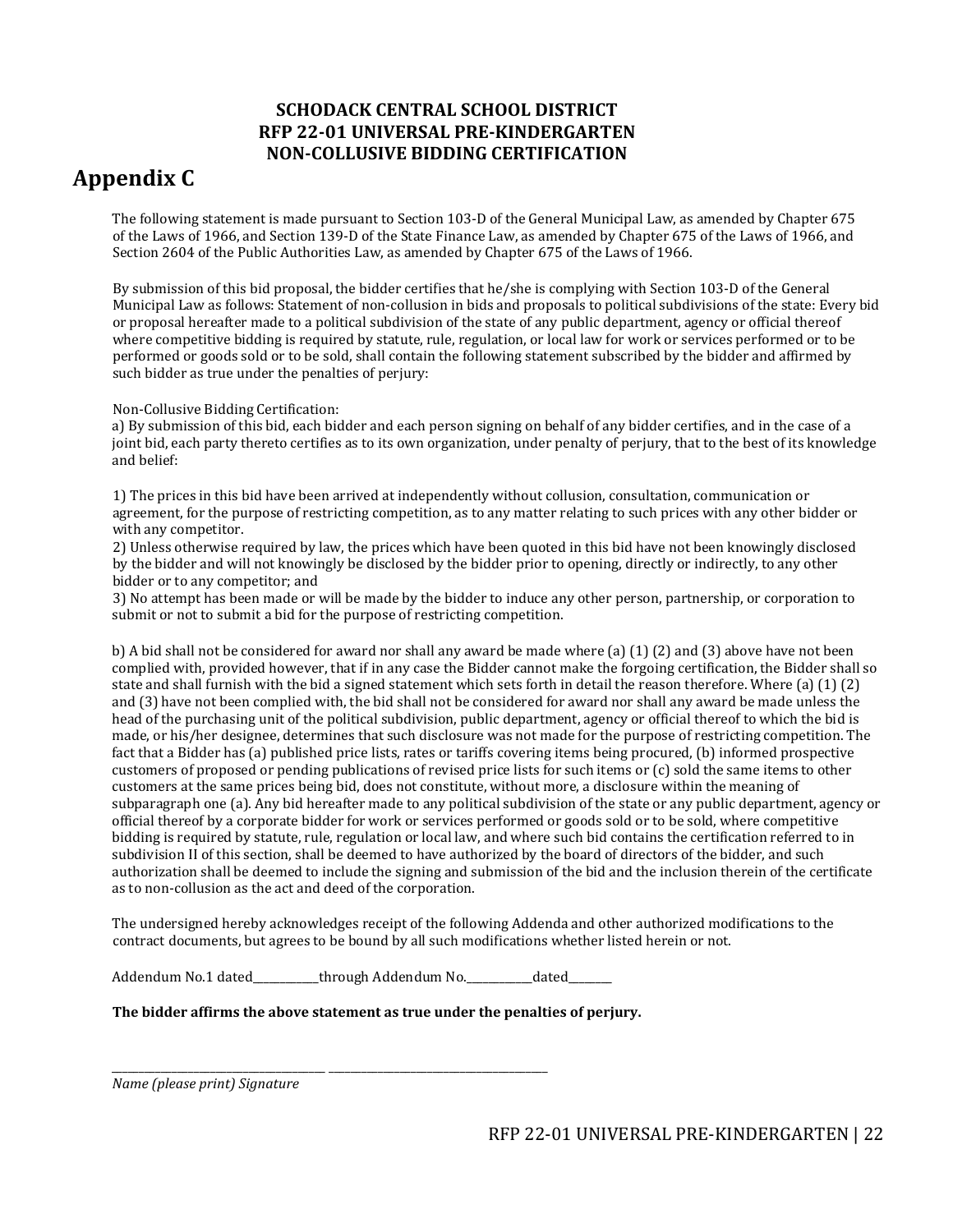#### **SCHODACK CENTRAL SCHOOL DISTRICT RFP 22-01 UNIVERSAL PRE-KINDERGARTEN**

# **Appendix D**

# **RESOLUTION - FOR CORPORATE BIDDERS ONLY**

RESOLVED THAT \_\_\_\_\_\_\_\_\_\_\_\_\_\_\_\_\_\_\_\_\_\_\_\_\_\_\_\_\_\_\_\_\_\_\_\_\_\_ be authorized to sign and submit the bid or proposal of this corporation for the following project:

#### **Describe the project**

And to include in such bid or proposal the certificate as to non-collusion required by SECTION ONE HUNDRED THREE – D of the General Municipal Law as the act and deed of such corporation and for any inaccuracies or misstatements in such certificate this corporate bidder shall be liable under the penalties of perjury.

The foregoing is a true and correct copy of the resolution adopted by;

Corporation at a meeting of its Board of Directors held on the day of and is still in full force and effect this day of .

**(SEAL OF CORPORATION)** 

**(SECRETARY)**

**\_\_\_\_\_\_\_\_\_\_\_\_\_\_\_\_\_\_\_\_\_\_\_\_\_\_\_\_\_\_\_\_\_\_** 

**\_\_\_\_\_\_\_\_\_\_\_\_\_\_\_\_\_\_\_\_\_\_\_\_\_\_\_\_\_\_\_\_\_\_**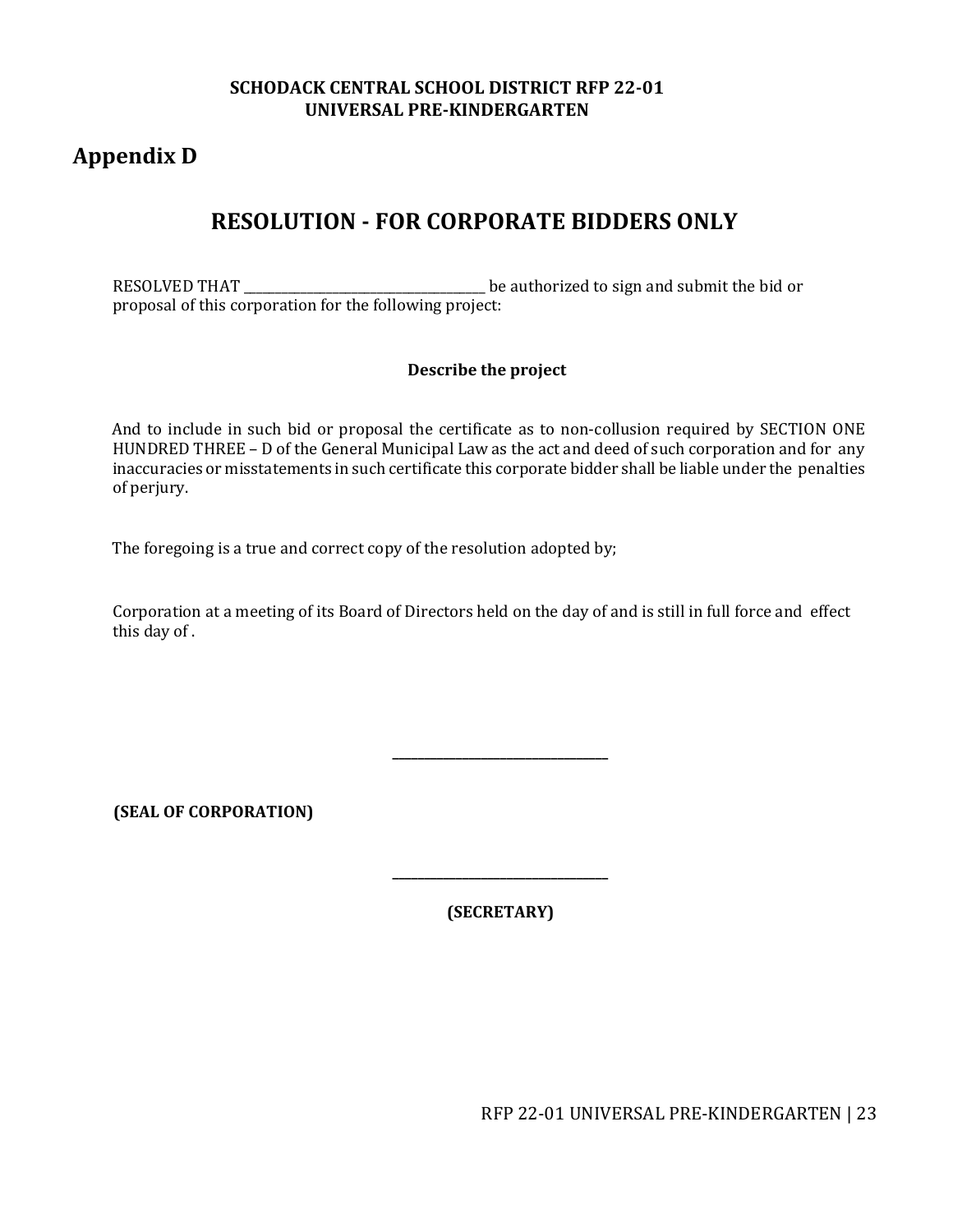#### **SCHODACK CENTRAL SCHOOL DISTRICT RFP 22-01 UNIVERSAL PRE-KINDERGARTEN**

# **Appendix E**

# **BACKGROUND / CRIMINAL CERTIFICATION (This form must be signed and notarized)**

As part of this submission, I certify that I have performed background / criminal checks on all staff / employees under our employ, who will be assigned to the District as per as the contract from this RFP. I understand that all staff / employees might come in direct contact with students and they have not been convicted of a felony or any offense in sexual nature involving a child.

Furthermore, I understand that the duty to certify is continuous in nature and extends to future staff / employees and staff / employees of subcontractors for the duration of the contract.

| Affirmed to me this _____________ day of ______________________, 2019 |                                           |
|-----------------------------------------------------------------------|-------------------------------------------|
|                                                                       |                                           |
| <b>Firm's Name</b>                                                    |                                           |
| <b>Address</b>                                                        |                                           |
| City, State, Zip                                                      |                                           |
| (Print Name) (Signature)                                              |                                           |
| (Phone) (Fax)                                                         |                                           |
|                                                                       | RFP 22-01 UNIVERSAL PRE-KINDERGARTEN   24 |

# **SCHODACK CENTRAL SCHOOL DISTRICT RFP 22-01**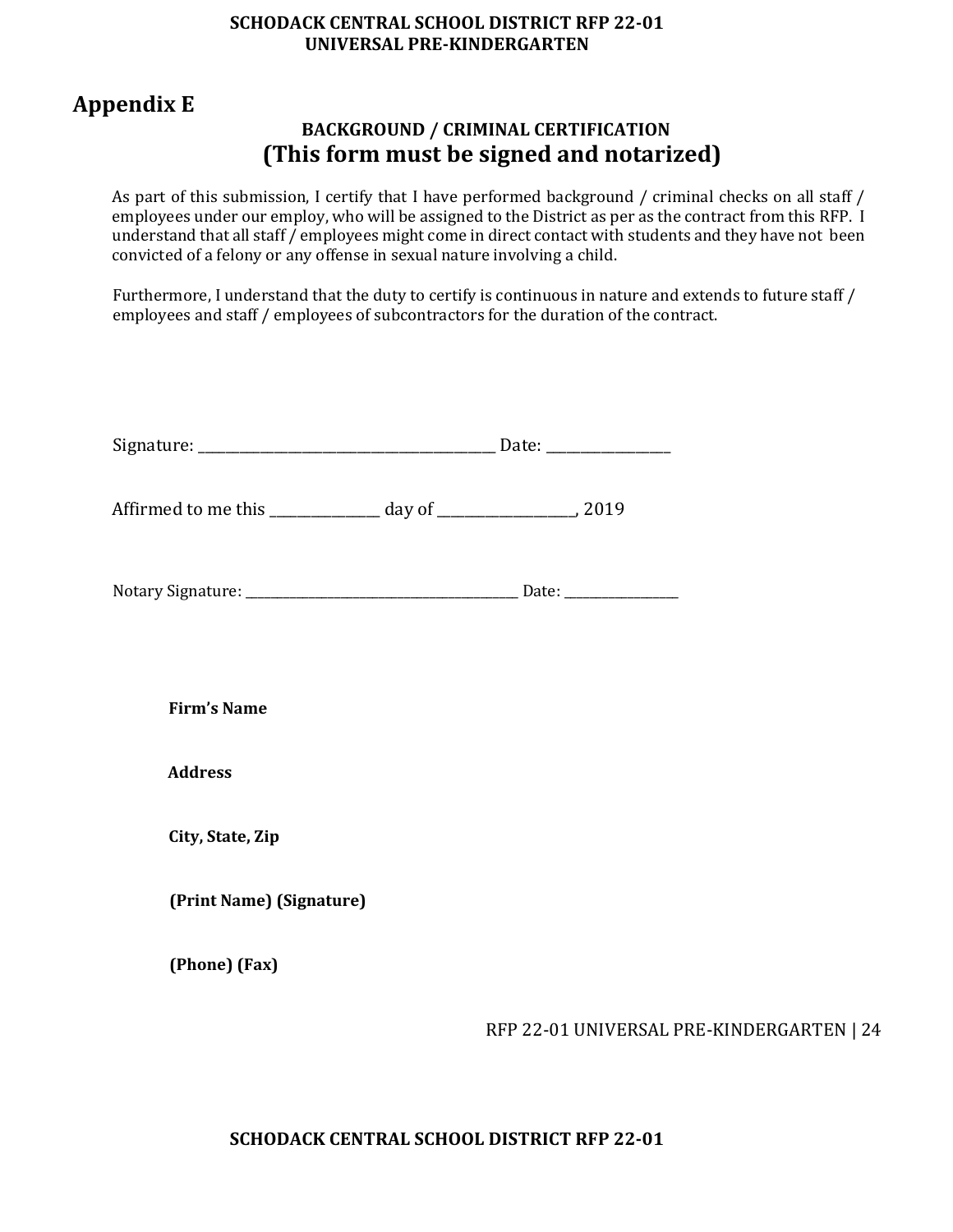#### **UNIVERSAL PRE-KINDERGARTEN**

# **Appendix F**

# **PROPOSER WARRANTIES AND CERTIFICATION**

A. We warrant that we are willing and able to comply with State of New York laws and regulations.

B. We are willing and able to obtain an error and omissions insurance policy providing a prudent amount of coverage for the willful or negligent acts, or omissions of any officers, employees or agents thereof.

C. We will not delegate or subcontract our responsibilities under an agreement without the express prior written permission of the Schodack Central School District..

D. We warrant that all information provided by us in connection with this proposal are true and accurate.

E. We warrant that we have read the Request for Proposal (RFP) to provide the service of administering the District's Pre-Kindergarten (Pre-K) Program and fully understand its intent. We certify that we have adequate personnel, equipment, and facilities to fulfill the requirements thereto. We understand that our ability to meet the criteria and provide the required services shall be reviewed by the District, which will develop a recommendation for the Board of Education's consideration regarding the selection of the most advantageous agency proposal.

F. We understand that all information included in, attached to, or required by this RFP shall become public record upon delivery to the District. We certify that the completion of the Proposal is a binding commitment to provide the service of administering the District's Pre-Kindergarten (Pre-K) Program requested as proposed herein.

G. We certify, under penalty of perjury, that our agency has implemented written policy addressing sexual harassment prevention in the workplace and provides annual sexual harassment training to all of our employees. Such policy shall, at a minimum, meet the requirements of Section 201-g of the NYS Labor Law.

**Firm's Name** 

**Address** 

**City, State, Zip** 

**(Print Name) (Signature)** 

**(Phone) (Fax)**

RFP 22-01 UNIVERSAL PRE-KINDERGARTEN | 25

#### **SCHODACK CENTRAL SCHOOL DISTRICT**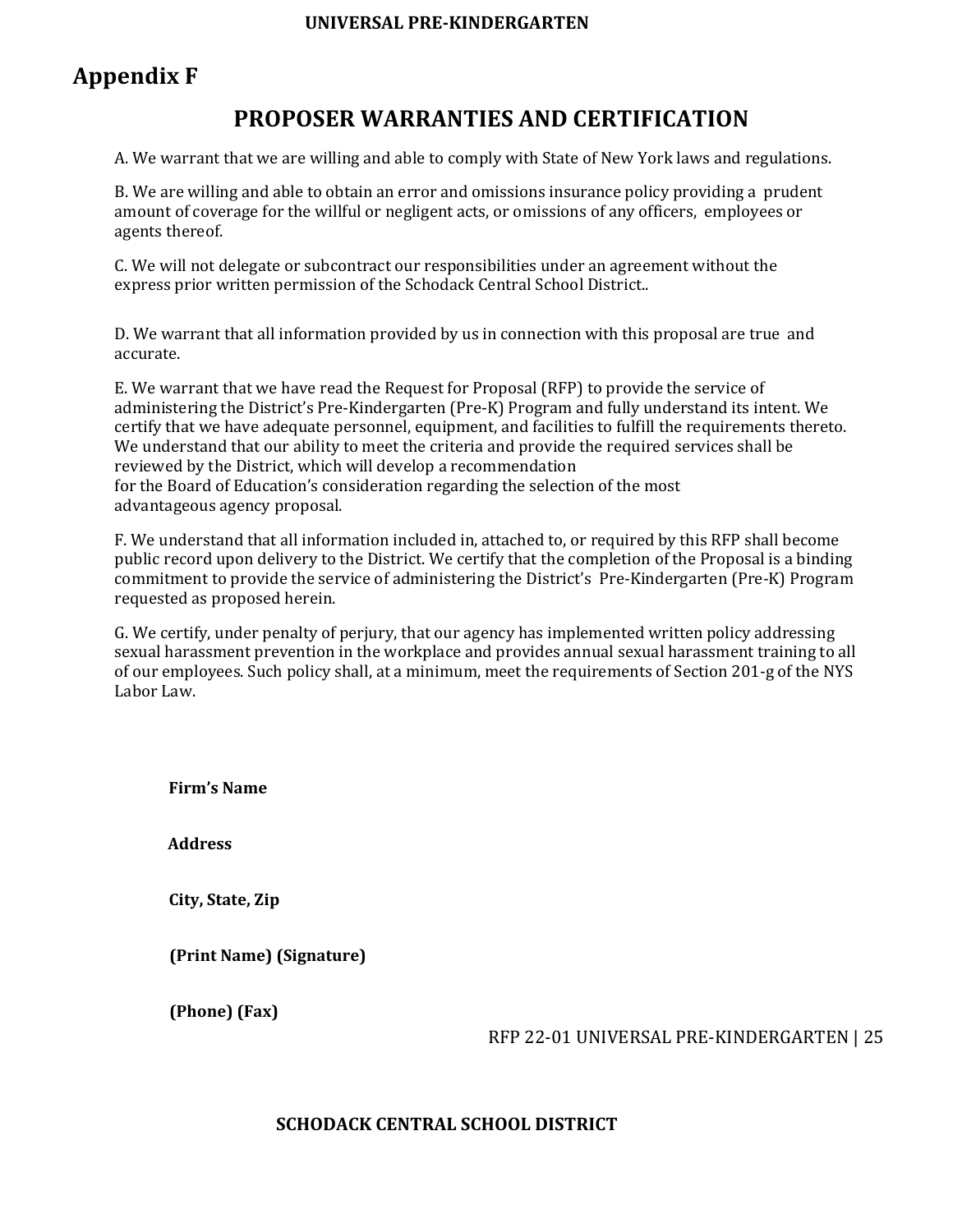#### **RFP 22-01 UNIVERSAL PRE-KINDERGARTEN CERTIFICATION OF COMPLIANCE WITH THE IRAN DIVESTMENT ACT**

# **Appendix G**

As a result of the Iran Divestment Act of 2012 (the "Act"), Chapter 1 of the 2012 Laws of New York, a new provision has been added to State Finance Law (SFL) § 165-a and New York General Municipal Law § 103-g, both effective April 12, 2012. Under the Act, the Commissioner of the Office of General Services (OGS) will be developing a list of "persons" who are engaged in "investment activities in Iran" (both are defined terms in the law) (the "Prohibited Entities List"). Pursuant to SFL § 165-a(3)(b), the initial list is expected to be issued no later than 120 days after the Act's effective date at which time it will be posted on the OGS website.

By submitting a bid in response to this solicitation or by assuming the responsibility of a Contract awarded hereunder, each Bidder/Contractor, any person signing on behalf of any Bidder/Contractor and any assignee or subcontractor and, in the case of a joint bid, each party thereto, certifies, under penalty of perjury, that once the Prohibited Entities List is posted on the OGS website, that to the best of its knowledge and belief, that each Bidder/Contractor and any subcontractor or assignee is not identified on the Prohibited Entities List created pursuant to SFL  $\S$  165-a(3)(b).

Additionally, Bidder/Contractor is advised that once the Prohibited Entities List is posted on the OGS Website, any Bidder/Contractor seeking to renew or extend a Contract or assume the responsibility of a Contract awarded in response to this solicitation must certify at the time the Contract is renewed, extended or assigned that it is not included on the Prohibited Entities List.

During the term of the Contract, should the District receive information that a Bidder/Contractor is in violation of the above- referenced certification, the District will offer the person or entity an opportunity to respond. If the person or entity fails to demonstrate that he/she/it has ceased engagement in the investment which is in violation of the Act within 90 days after the determination of such violation, then the District shall take such action as may be appropriate including, but not limited to, imposing sanctions, seeking compliance, recovering damages or declaring the Bidder/Contractor in default. The District reserves the right to reject any bid or request for assignment for a Bidder/Contractor that appears on the Prohibited Entities List prior to the award of a contract and to pursue a responsibility review with respect to any Bidder/Contractor that is awarded a contract and subsequently appears on the Prohibited Entities List.

I, , being duly sworn, deposes and says that he/she is the

of the Corporation and that neither the

Bidder/Contractor nor any proposed subcontractor is identified on the Prohibited Entities List.

SIGNED

SWORN to before me this day of 2021

| Notary Public: |  |
|----------------|--|
|                |  |

RFP 22-01 UNIVERSAL PRE-KINDERGARTEN | 26

#### **SCHODACK CENTRAL SCHOOL DISTRICT RFP 22-01 UNIVERSAL PRE-KINDERGARTEN**